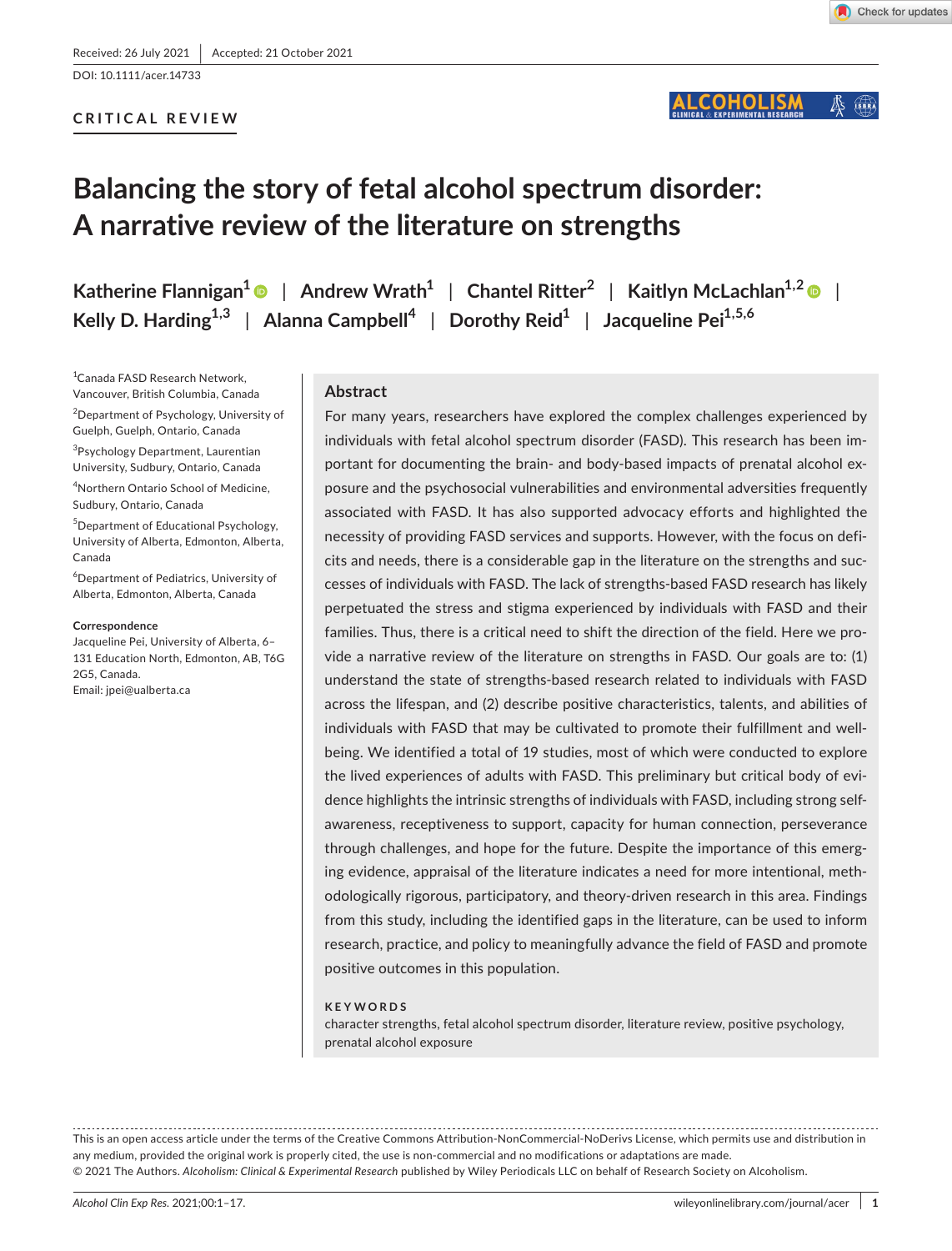# **INTRODUCTION**

Fetal alcohol spectrum disorder (FASD) is a common neurodevelopmental disability (NDD) stemming from prenatal alcohol exposure (PAE) with a broad range of impacts on the brain and body. Individuals with FASD are diverse, with differing patterns of physical, cognitive, behavioral, and social-emotional functioning between individuals (Mattson et al., 2019). Great strides have been made over the last several decades to identify the negative neurodevelopmental impacts of PAE and the high rates of adversity experienced by individuals with FASD across their lifespan (Garrison et al., 2019; McLachlan et al., 2020; Price et al., 2017; Streissguth et al., 2004). Important research has also been conducted to explore the experiences and needs of individuals with FASD and their families, but there remains a significant gap in research on strengths (Domeij et al., 2018; Skorka et al., 2020). This deficitand need-oriented research has been crucial in establishing the harmful developmental impacts of PAE and has fueled advocacy for services and supports for individuals with FASD and their families. However, in the absence of complementary FASD research on strengths and successes, this deficit-based narrative has become dominant and problematic (Olson & Sparrow, 2021; Skorka et al., 2020).

# **Pathologizing disability**

When viewed through a medical lens, NDDs and disabilities more broadly tend to be characterized via deficits or deviations from a "norm" that should be "fixed," with language framing an "inability" or "lack" of what would be otherwise normatively expected (Hogan, 2019; Shogren et al., 2017a). This deficit-focused perspective presents an overly narrow view of the individual and can negate the positive characteristics and rich diversity of people with FASD (Olson & Sparrow, 2021; Skorka et al., 2020). An exclusive focus on deficits and negative experiences may also contribute to a sense of shame, victimization, and suffering, which may in turn add to the already profound stigma associated with FASD (Bell et al., 2015; Choate & Badry, 2019). Internalized stigma can damage self-esteem, positive identity development, self-efficacy, and self-determination, which may in turn reduce quality of life for individuals with disabilities (Wehmeyer, 2014, 2020), including those with FASD. A predominant focus on challenges and negative outcomes may also lead to heightened caregiver and family stress (Olson & Sparrow, 2021). For professionals and the public more broadly, stigma and bias can lead to individuals with disabilities being viewed as burdensome, villainous, or objects of pity, perpetuating negative outcomes such as social exclusion and employment discrimination (Aspler et al., 2018, 2019). Deficit-oriented framing and a predominant emphasis on negative outcomes can also adversely impact policy, decreasing incentive for governments or service agencies to develop and fund programs.

#### **Shifting perspectives with strengths-based research**

There is emerging recognition of the importance of adopting a more holistic consideration of positive personal characteristics and strengths, including in NDD research and practice (Shogren et al., 2006; Wehmeyer & Shogren, 2014). Applying a positive psychology lens shifts the focus toward understanding optimal human functioning and promoting personal strengths and other factors that allow individuals and communities to thrive and flourish (Seligman & Csikszentmihalyi, 2000; Wood & Tarrier, 2010). This approach has helped to promote more holistic understandings of disability, including NDDs (Shogren et al., 2006), but has lagged in its uptake in FASD. Many benefits stem from applying strengths-based approaches to research and practice with people with NDDs. Understanding and promoting strengths may foster an enhanced sense of competence, increase subjective well-being and resilience, and support a range of positive outcomes, including academic functioning, life transitions, and quality of life (Carter et al., 2015; Clark & Adams, 2021; Grove et al., 2018; Lee et al., 2020; Riosa et al., 2017). A strengths-based approach can also promote a more optimistic outlook for caregivers, which may lessen stress and feelings of hopelessness, and support healthier coping for families (Shochet et al., 2019). This shift in perspective has important implications for intervention, allowing service providers to not only focus on remediating difficulties, but also on fostering strengths and promoting well-being. In this way, intervention planning and delivery is enhanced, leading to more positive individual outcomes, and improved optimism and hope among professionals (Macaskill & Denovan, 2014; Petrenko, 2015; Zarnegar et al., 2016). Consideration of strengths may also increase community support and decrease stigma by pushing back against the harmful negative narratives commonly portrayed about FASD, promoting greater advocacy, and ultimately greater supports (Bell et al., 2015).

#### **Current study**

Despite the recognized importance of strengths-based research with individuals with disabilities, there have been no structured or systematic efforts to date to describe or synthesize the evidence on strengths in FASD. To encourage a shift in the existing deficitfocused FASD perspective, there is a need to identify strengths and explore ways of promoting positive outcomes. The purpose of this study was to answer the questions:

- 1. What is the state of strengths-based FASD research for individuals across the lifespan?
- 2. What individual characteristics, talents, and abilities have been identified that may contribute to, and be cultivated to promote fulfillment and well-being for individuals with FASD?

Our goals were to consolidate and synthesize this literature; identify key findings and gaps; and consider how the existing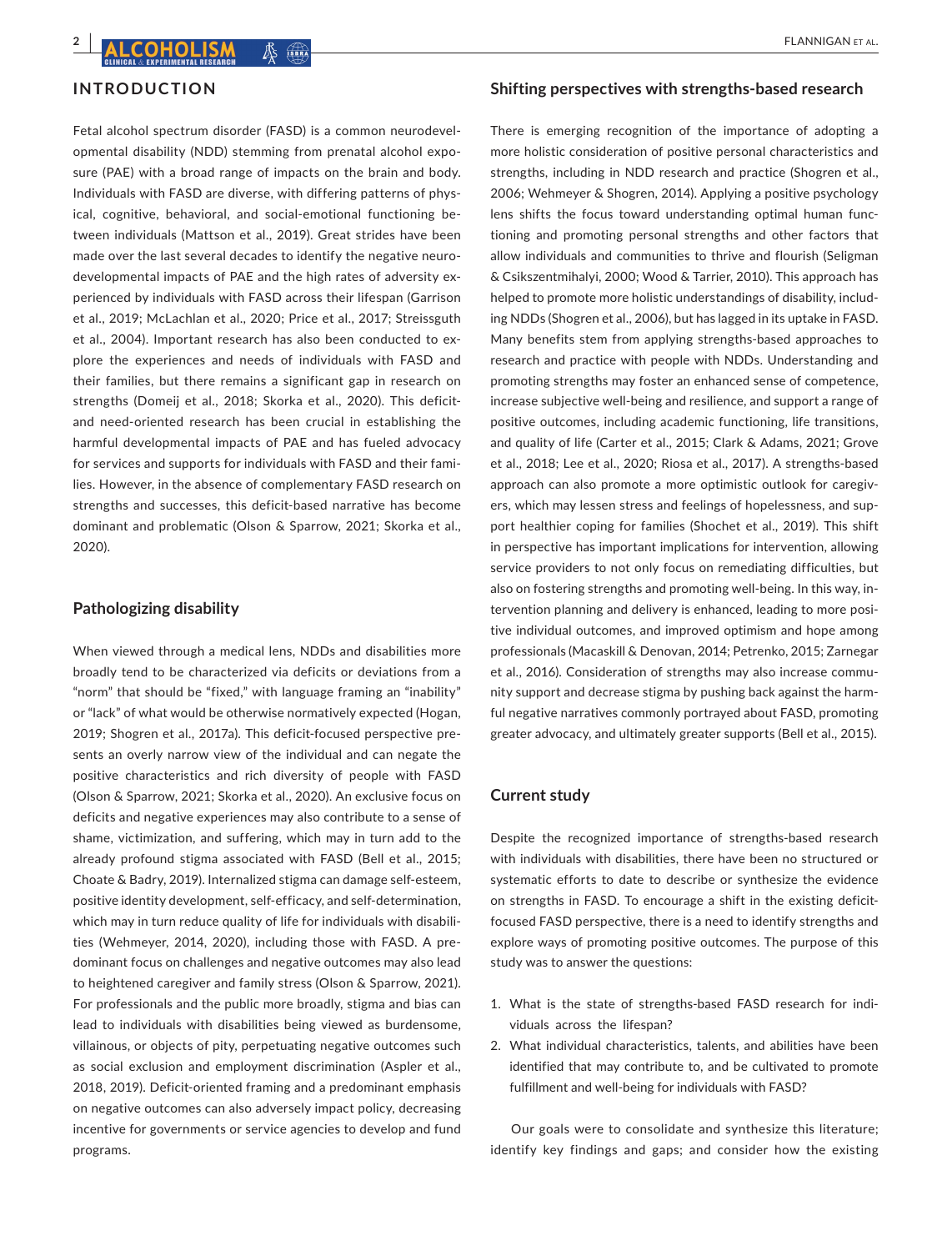evidence may be integrated into research, practice, and policy to advance the field of FASD.

# Conceptual framework

Our framework for conceptualizing and conducting this study was based on positive psychology theory and the literature on character strengths, given their prior consideration in other disability populations and potential relevance to FASD (Niemiec et al., 2017; Peterson & Seligman, 2004; Seligman & Csikszentmihalyi, 2000; Shogren et al., 2006). Informed in part by Peterson and Seligman's (2004) criteria for character strengths, we defined strengths as "positive individual characteristics, talents, or abilities that may contribute to, and be cultivated to promote an individual's fulfillment and well-being." Although character strengths are often distinguished from specific talents (e.g., athleticism) and abilities (e.g., intelligence), we opted to include these in a broader conceptualization of strengths given an anticipated scarce FASD literature, coupled with the importance of broadly capturing *all* aspects of individuals with FASD that may be cultivated to promote fulfillment and well-being. Notably, we held the positive psychology view that strength is more than an absence of weakness, just as "optimism is not simply the absence of pessimism, and well-being is not simply the absence of helplessness" (Peterson, 2000, p. 48). Therefore, our focus was on the presence of strengths, rather than the relative absence of deficits.

# **MATERIALS AND METHODS**

We used a comprehensive approach to identify peer-reviewed literature contributing evidence on strengths of individuals with FASD, informed by Grant and Booth's (2009) guidelines for narrative literature reviews. We also followed Green et al. (2006) practical guidelines for setting our research aims, comprehensively reviewing the literature, and synthesizing and presenting our findings using an objective, clear, and well-structured approach. We used the Preferred Reporting Items for Systematic Reviews and Meta-Analyses (PRISMA) guidelines (Page et al., 2021) to track and illustrate our study selection process, the Critical Appraisal Skills Programme checklist (CASP, 2018) to guide our appraisal of the literature, and the textual narrative approach (Lucas et al., 2007) to synthesize findings. The study was registered with PROSPERO (CRD42020191869).

# **Eligibility criteria**

We targeted studies where researchers identified positive characteristics, talents, or abilities that may contribute to, and be cultivated to promote fulfillment and well-being for individuals with FASD. Our inclusion criteria were publications that: (1) focused on human

participants of all ages and genders with PAE or FASD; (2) presented original and peer-reviewed research; and (3) contributed empirical evidence on strengths.<sup>1</sup> Included studies did not need to be explicitly strengths-based but were required to contribute *some* evidence on positive characteristics, talents, or abilities of individuals with FASD.<sup>2</sup> There were no limits on study date, design, or methodology, and both quantitative and qualitative research approaches were considered. Only English publications were included.

### **Information sources and search strategy**

Between June 2020 and February 2021, studies were identified by searching PsycINFO, Social Services Abstracts, and Web of Science. Subject headings and keywords included terms related to FASD, PAE, resilience, strengths, success, and achievements (see Supporting Information for details). This search strategy was developed in collaboration with the librarian on the team and reviewed by a second librarian.

# **Selection process**

All records identified in the search were entered into EndNote, and duplicates were removed. Two authors (KF, AW) independently screened titles and removed irrelevant records (e.g., animal studies, those with no mention of FASD). Three authors (KF, AW, KH) independently screened relevant abstracts and identified those that appeared to meet eligibility criteria. Finally, two authors (KF, AW) independently reviewed full texts to determine the final list of articles to be included. Reference lists of included publications were reviewed for other relevant articles. Throughout the selection process, discrepancies between authors were resolved through discussion until consensus was reached.

#### **Study appraisal**

The content and utility of studies were appraised as they pertained to our research questions and to inform future work in the area. $3$ Appraisal criteria included whether researchers: (1) stated that their research purpose was to explore or identify strengths of individuals with FASD; (2) directly evaluated strengths in individuals with FASD (i.e., asked participants about strengths); (3) conceptualized or defined strengths within an established theoretical framework; (4) used evidence-based approaches<sup>4</sup> or tools to study strengths; (5) contributed novel findings about strengths; and (6) discussed how strengths may contribute to, and/or be cultivated to promote fulfillment and well-being for individuals with FASD. A sample of three studies were appraised independently by two authors (KF, AW), and once consensus was reached on a consistent approach, the first author completed the remaining appraisals.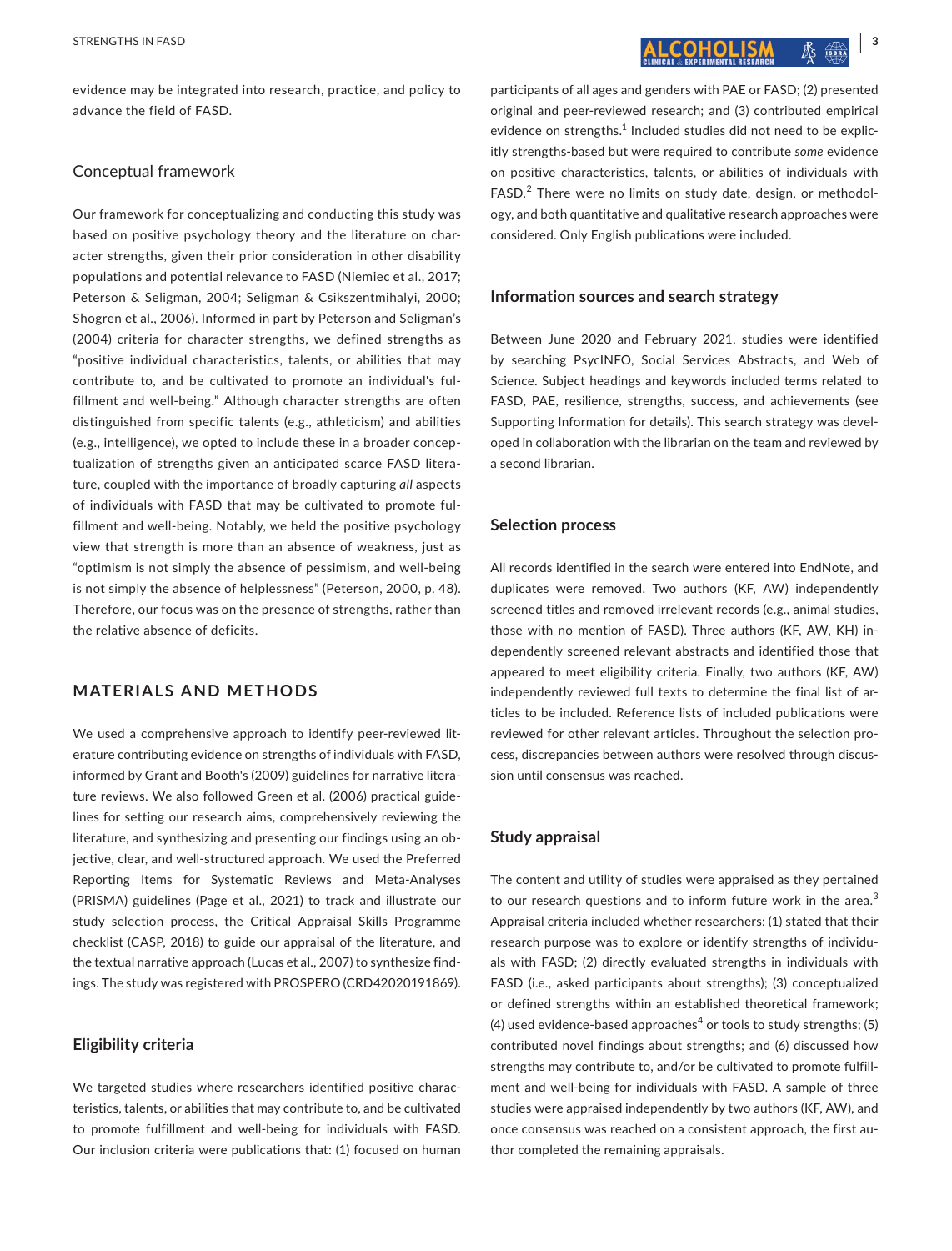#### **Data extraction and synthesis**

Using standardized templates, two authors (KF, AW) shared data extraction, gathering information about study characteristics (Table 1) and key findings (Table 3). Key findings were derived from the abstract, results, and/or discussion sections of each paper. Data consolidation and synthesis were undertaken using a textual narrative approach (Lucas et al., 2007).<sup>5</sup> We first grouped studies by life stage (childhood [mean age ≤12 years]; adolescence [mean age 13 to 17 years]; adulthood [mean age ≥18 years]), then summarized studies within each group, providing a descriptive commentary of findings related to strengths (bolded in Table 3). In the final step, we synthesized and integrated key findings across studies to draw conclusions about commonly identified strengths. We focused on personal characteristics, talents, and abilities. Broad categories of strengths were then identified through iterative discussion between three authors (KF, AW, JP), situated in a positive psychology context and loosely informed by classifications established in the character strengths literature (Peterson & Seligman, 2004).

# **RESULTS**

# **Study selection**

Our searches resulted in a total of 3472 studies (3246 in June 2020 and an additional 226 in February 2021). After removing duplicates, 3312 titles were screened, and 152 abstracts were reviewed. Of these, 75 full texts were considered, and a final 19 records were analyzed (see Figure 1). Many excluded studies (*n* = 42) included data on *relative* strengths, either within-group functioning, or in comparison with other clinical or typically developing groups. Several studies (*n* = 10) included information about preferences or interests of individuals with FASD but were excluded because they were not directly related to individual strengths. In many excluded studies, researchers used strengths-based language and emphasized the importance of adopting a strengths-based approach but did not measure, identify, or report on tangible strengths of individuals with FASD.

# **State of the literature**

### Study characteristics

Most of the studies  $(n = 14)$  identified were qualitative (Table 1). Two studies were quantitative, and three applied mixed methods. In most studies (*n* = 13) informants were a combination of individuals with FASD and their caregivers and/or support professionals. In four studies informants were individuals with FASD, and in the remaining two studies, informants were caregivers and/or support professionals. Nine studies were focused on adults with FASD, eight on adolescents, and two on children. Sample sizes ranged from single case studies to a larger study with 94 participants. Almost all studies were

conducted in Canada (*n* = 16) with a smaller number from Australia  $(n = 2)$  and the United States  $(n = 1)$ . Most studies  $(n = 12)$  were published in the last decade, and the earliest was in 2001.

#### Content and utility appraisal

Across the six criteria used to appraise study content and utility, most (*n* = 12) met two criteria or fewer, and only one study met all six (Table 2). The greatest strength of the literature was novelty of findings, where 13 studies produced new evidence related to strengths of individuals with FASD; in the other six studies, findings were similar to previous research. The goal of most studies was to explore the lived experiences of individuals with FASD or their caregivers. In only four studies, researchers intentionally identified strengths as part of their stated purpose. Evidence of strengths was often reported as a tangential finding, or part of a larger picture that was equally, or more heavily, focused on challenges ( $n = 13$ ). For many studies ( $n = 8$ ), it was unclear whether strengths of individuals with FASD were directly evaluated. Evidence-based approaches specifically designed to assess individual strengths were used in six studies. Just under half  $(n = 8)$  of identified studies were rooted in strengthsbased theory or conceptual frameworks. Most studies included at least some consideration of the importance of adopting a strengthsbased approach, although very few included tangible ways in which this approach may be implemented. Instead, most discussions were focused on modifying the environment and leveraging *external* support systems to foster success for individuals with FASD.

# Summary of strengths-based findings**<sup>6</sup>**

#### Studies with children

We identified two studies focused on children with FASD (Table 3). The first involved the mother and teacher of an 8-year-old boy with FASD (Timler & Olswang, 2001). At school, the child was reported to thrive in a structured and consistent classroom environment and showed impressive gains and self-growth, with progress in developing manners, perspective taking, understanding the consequences of his behavior, and making appropriate choices. In another study, children with FASD were interviewed about their day-to-day living experiences (Stade et al., 2011). Interviews revealed that children had strong self-awareness; engaged in their lives through art, games, sports, and school; and expressed hope for a "good life." Participants attributed much of their success to positive parental relationships.

# Studies with adolescents

poEight studies involved adolescents with FASD. In one study, caregivers were interviewed about their experiences raising individuals with FASD. They identified several positive characteristics,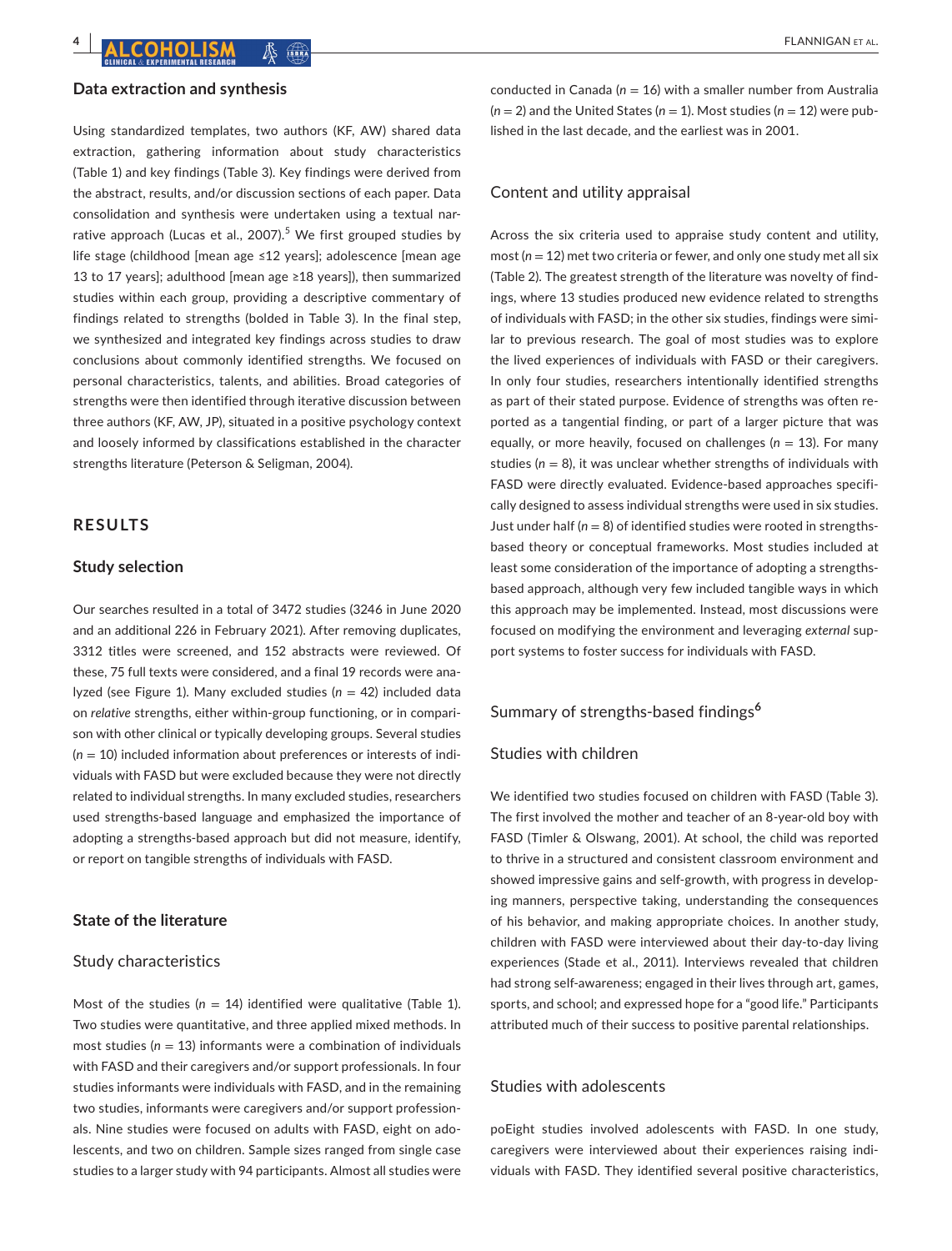# **TABLE 1** Summary of study characteristics

| <b>STRENGTHS</b><br>$\ddot{\phantom{1}}$<br>. IN 1 | <b>IAI</b>   | ው  |  |
|----------------------------------------------------|--------------|----|--|
|                                                    | <b>EARCH</b> | 25 |  |

| Authors; country                       | Research purpose(s)                                                                                                                                                                      | Population                                                                                                           | <b>Study design (measures)</b>                                                                                                |
|----------------------------------------|------------------------------------------------------------------------------------------------------------------------------------------------------------------------------------------|----------------------------------------------------------------------------------------------------------------------|-------------------------------------------------------------------------------------------------------------------------------|
| Children (age 12 years and<br>younger) |                                                                                                                                                                                          |                                                                                                                      |                                                                                                                               |
| Timler and Olswang (2001);<br>US       | Examine similarities and differences<br>between a parent and teacher's<br>perspective about a child's<br>strengths and challenges, with<br>a focus on communication and<br>social skills | Mother and teacher of an 8-year-<br>old boy with FASD                                                                | Case study (record review;<br>guided interviews; five in-<br>home observations)                                               |
| Stade et al. (2011); Canada            | Explore children's experiences of<br>living day-to-day with FASD                                                                                                                         | 22 children (age 6 to 18 years) with<br><b>FASD</b>                                                                  | Qualitative (unstructured<br>interviews)                                                                                      |
| Adolescents (age 13 to 17 years)       |                                                                                                                                                                                          |                                                                                                                      |                                                                                                                               |
| Duquette and Stodel (2005);<br>Canada  | Gain an understanding of the school<br>experiences of individuals with<br>FASD and elements of successful<br>school experiences                                                          | Seven individuals (age 9 to 30<br>years) with FASD and their<br>adoptive parents                                     | Qualitative (open-ended<br>questionnaires; semi-<br>structured interviews)                                                    |
| Duquette et al. (2006);<br>Canada      | Examine high school persistence<br>among adolescents with FASD                                                                                                                           | Eight adolescents (age 15 to 20<br>years) with FASD and their<br>adoptive parents                                    | Collective case study<br>(questionnaires; in-depth<br>semi-structured interviews,<br>adapted from Duquette &<br>Stodel, 2005) |
| Duquette et al. (2007);<br>Canada      | Explore school experiences and<br>factors that contribute to<br>persistence among adolescents<br>and young adults with FASD                                                              | Eight adolescents (age 15 to 20<br>years) with FASD and their<br>adoptive parents                                    | Qualitative (surveys and<br>in-depth semi-structured<br>interviews); same sample as<br>Duquette et al., 2006                  |
| Kippin et al. (2018); Australia        | Examine the languages spoken and<br>prevalence of language disorders<br>among adolescents assessed for<br>FASD in detention                                                              | 98 adolescents (age 13 to 17 years)<br>assessed for FASD in detention<br>and their caregivers                        | Mixed-methods (interviews;<br>CELF-4; non-word<br>repetition task)                                                            |
| Hamilton et al. (2020);<br>Australia   | Explore the hopes, relationships, and<br>school experiences of adolescents<br>assessed for FASD in a detention<br>setting and understand their<br>perspectives on FASD assessment        | 38 adolescents (age 13 to 17 years)<br>assessed for FASD in detention                                                | Qualitative (interviews<br>conducted through a<br>yarning approach)                                                           |
| Mariasine et al. (2014);<br>Canada     | Investigate the perceptions of<br>adolescents with PAE and their<br>caregivers regarding deficits and<br>strengths in adaptive functioning,<br>mental health, and social skills          | 32 adolescents (age 13 to 20 years)<br>with PAE (22 with an FASD<br>diagnosis) from a community<br>mentoring program | Quantitative (ABAS-2; SSIS;<br>BASC-2; BERS-2)                                                                                |
| Rogers et al. (2013); Canada           | Identify aspects of resilience, and<br>move toward a strengths-based<br>understanding of resilience,<br>enculturation, and offending<br>among adolescents with FASD                      | 94 adolescents (age 13 to 23 years)<br>with justice involvement; 47<br>with FASD                                     | Quantitative (CYRM; MIEM;<br>SRO)                                                                                             |
| Sanders and Buck (2010);<br>Canada     | Investigate the experiences of<br>parents raising children with<br><b>FASD</b>                                                                                                           | 11 caregivers of individuals with<br>FASD (age 5 to 21 years)                                                        | Qualitative (unstructured<br>interviews)                                                                                      |
| Adults (age 18 years and older)        |                                                                                                                                                                                          |                                                                                                                      |                                                                                                                               |
| Brenna et al. (2017); Canada           | Explore the subjective experience<br>of living with FASD during young<br>adulthood, with a focus on the<br>educational context                                                           | 21-year-old man with FASD and his<br>parents                                                                         | Qualitative case study (semi-<br>structured interviews and<br>PhotoVoice)                                                     |
| Burles et al. (2018); Canada           | Understand the everyday<br>experiences of living with FASD<br>during young adulthood, and<br>explore factors influencing<br>self-identity                                                | 21-year-old man with FASD and his<br>parents                                                                         | Qualitative case study (semi-<br>structured interviews and<br>PhotoVoice); same sample<br>as Brenna et al., 2017              |

(Continues)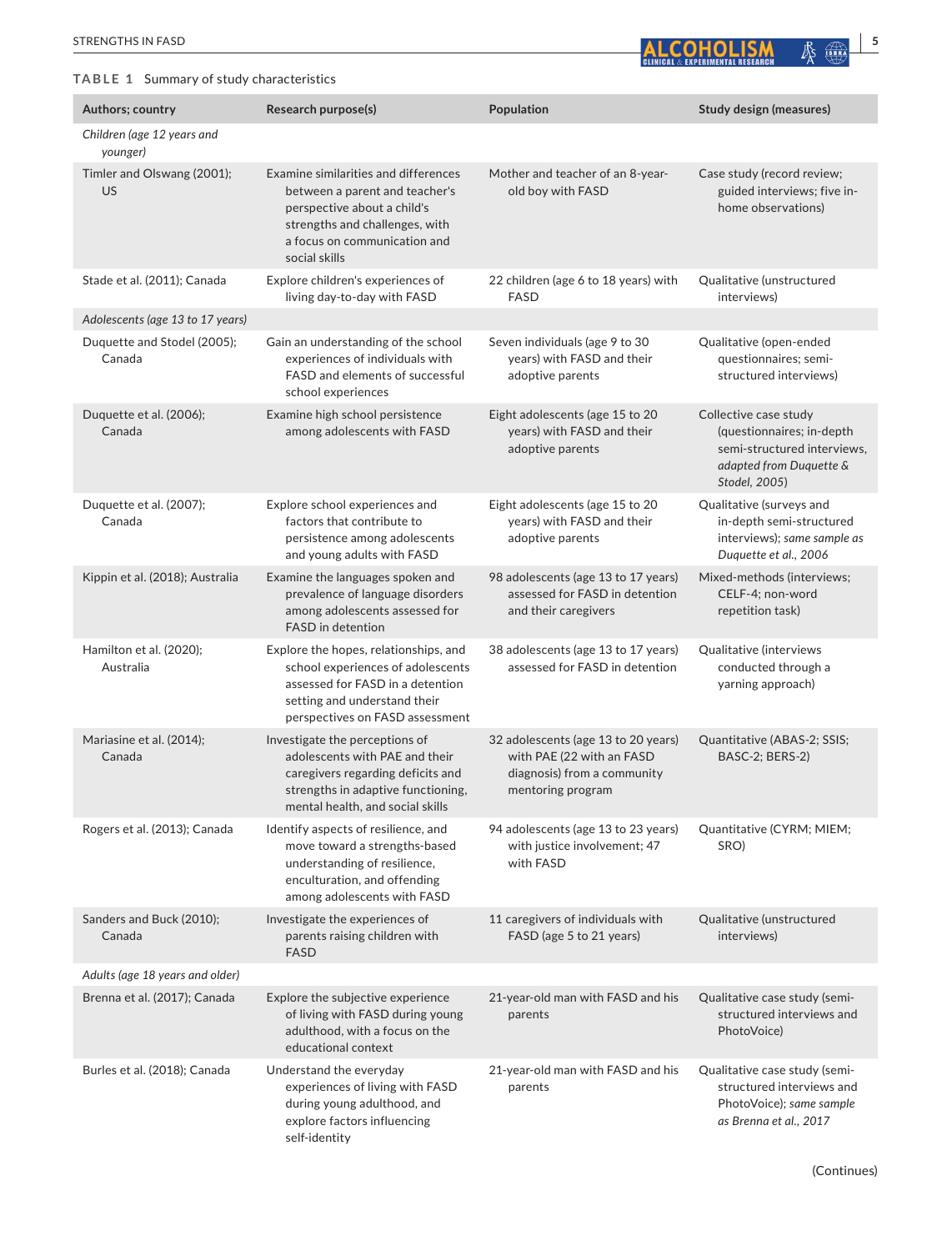#### **TABLE 1** (Continued)

| Authors; country                               | Research purpose(s)                                                                                                                               | Population                                                                                                               | Study design (measures)                                                                                                                         |
|------------------------------------------------|---------------------------------------------------------------------------------------------------------------------------------------------------|--------------------------------------------------------------------------------------------------------------------------|-------------------------------------------------------------------------------------------------------------------------------------------------|
| Knorr and McIntyre (2016);<br>Canada           | Explore the school and life<br>experiences of adults with FASD<br>to better understand how success<br>is achieved                                 | Four adults (age 19 to 30 years)<br>with FASD                                                                            | Qualitative (semi-structured<br>interviews)                                                                                                     |
| Duquette and Orders (2013a);<br>Canada         | Investigate the employment<br>situations and outcomes of<br>adults with FASD who were, or<br>had been, in a post-secondary<br>education program   | 13 caregivers representing 17<br>adults (age 19 to 44 years) with<br>FASD; four adults (age 26 to<br>44 years) with FASD | Qualitative (online survey with<br>caregivers; interviews with<br>adults)                                                                       |
| Duquette and Orders (2013b);<br>Canada         | Examine the post-secondary school<br>experiences of adults with FASD<br>to understand their perceptions<br>and persistence                        | Four adults (age 26 to 43 years)<br>with FASD; 12 adoptive<br>parents of adults with FASD                                | Qualitative (online survey<br>with caregivers; interviews<br>with adults); subset from<br>Duquette & Orders, 2013a                              |
| Kapasi et al. (2019); Canada                   | Learn about employment experiences<br>and impacts among adults<br>with FASD, and conditions that<br>contribute to success                         | 20 adults (age 18 to 64 years) with<br>FASD; six family members;<br>three support professionals                          | Mixed methods (online or<br>paper survey)                                                                                                       |
| <b>Rutman and Van Bibber</b><br>(2010); Canada | Examine the parenting challenges,<br>accomplishments, and support<br>needs of adults with FASD, and<br>identify helpful approaches for<br>support | 15 parents with suspected FASD;<br>eight support people (e.g.,<br>parents, partners); 36 service<br>providers            | Qualitative (semi-structured<br>interviews, repeated in<br>some cases; small group<br>interviews and focus<br>groups with service<br>providers) |
| Currie et al. (2016); Canada                   | Examine the services and supports<br>experienced by adults with<br>FASD, and their contact with the<br>criminal justice system                    | 14 adults (age 18 to 41 years) with<br>FASD; 11 support persons                                                          | Qualitative (semi-structured<br>interviews)                                                                                                     |
| Pei et al. (2016); Canada                      | Explore the experiences of<br>individuals with FASD in the<br>criminal justice system                                                             | Nine adults (age 24 to 59 years)<br>with FASD; 12 justice service<br>providers                                           | Qualitative (semi-structured<br>interviews)                                                                                                     |

*Note:* ABAS-2, Adaptive Behavior Assessment System, Second Edition; BASC-2, Behavior Assessment System for Children, Second Edition; BERS-2, Behavioral and Emotional Rating Scale, Second Edition; CELF-4, Clinical Evaluation of Language Fundamentals, Fourth Edition; CRYM, Child and Youth Resilience Measure; MEIM, Multigroup Ethnic Identity Measure; SRO, The Self Report of Offending Questionnaire; SSIS, Social Skills Improvement Rating Scale.

talents, and abilities of their children and adolescents with FASD, including gifts in art, music, and athletics; and being loyal, friendly, kind, sweet, compassionate, and forgiving (Sanders & Buck, 2010). Mariasine et al. (2014) analyzed caregiver and adolescent ratings of adolescents' adaptive function, social skills, mental health, and personal strengths. Adolescents rated themselves as having affective strength, or the ability to give and receive affection.

Three studies with adolescents were part of a research program designed to explore school experiences and persistence in FASD (Duquette & Stodel, 2005; Duquette et al., 2006, 2007). Interviews were conducted with individuals with FASD and their caregivers, and numerous strengths were identified. Positive characteristics of students with FASD included being curious, willing to please, goaloriented, hard working, and committed. Talents and abilities were also identified in social skills, building and mechanical skills, and computers and video games; strong vocabulary and memory for "certain things"; and talent in art and athletics. Although some participants perceived themselves to be well integrated socially, caregivers expressed concerns about the quality of the students' interpersonal relationships.

The last three studies involving adolescents were conducted in justice contexts. The first study was specific to language functioning among justice-involved adolescents assessed for FASD (Kippin et al., 2018). Adolescents presented with a rich diversity in their linguistic backgrounds, with eight first languages (19 different languages in total) and 32% of adolescents being multilingual. Researchers described the potential positive impacts of multilingual learning and communication on an individual's sense of pride and self-esteem, as well as connection to cultural identity and storytelling for Indigenous adolescents. In a second study with a subset of the same justiceinvolved adolescents, researchers explored participants' hopes, relationships, and experiences (Hamilton et al., 2020). Adolescents were reported to maintain happiness, hope, purpose, and aspirations for the future despite significant past trauma. Many also reported having strong connections with family, some positive school experiences, and participants who identified as Indigenous reported connection to their culture. In the third study, researchers investigated the relationships between resilience, enculturation, offending behavior, and FASD (Rogers et al., 2013). Resilience was associated with stronger cultural identity and lower levels of self-reported lifetime offending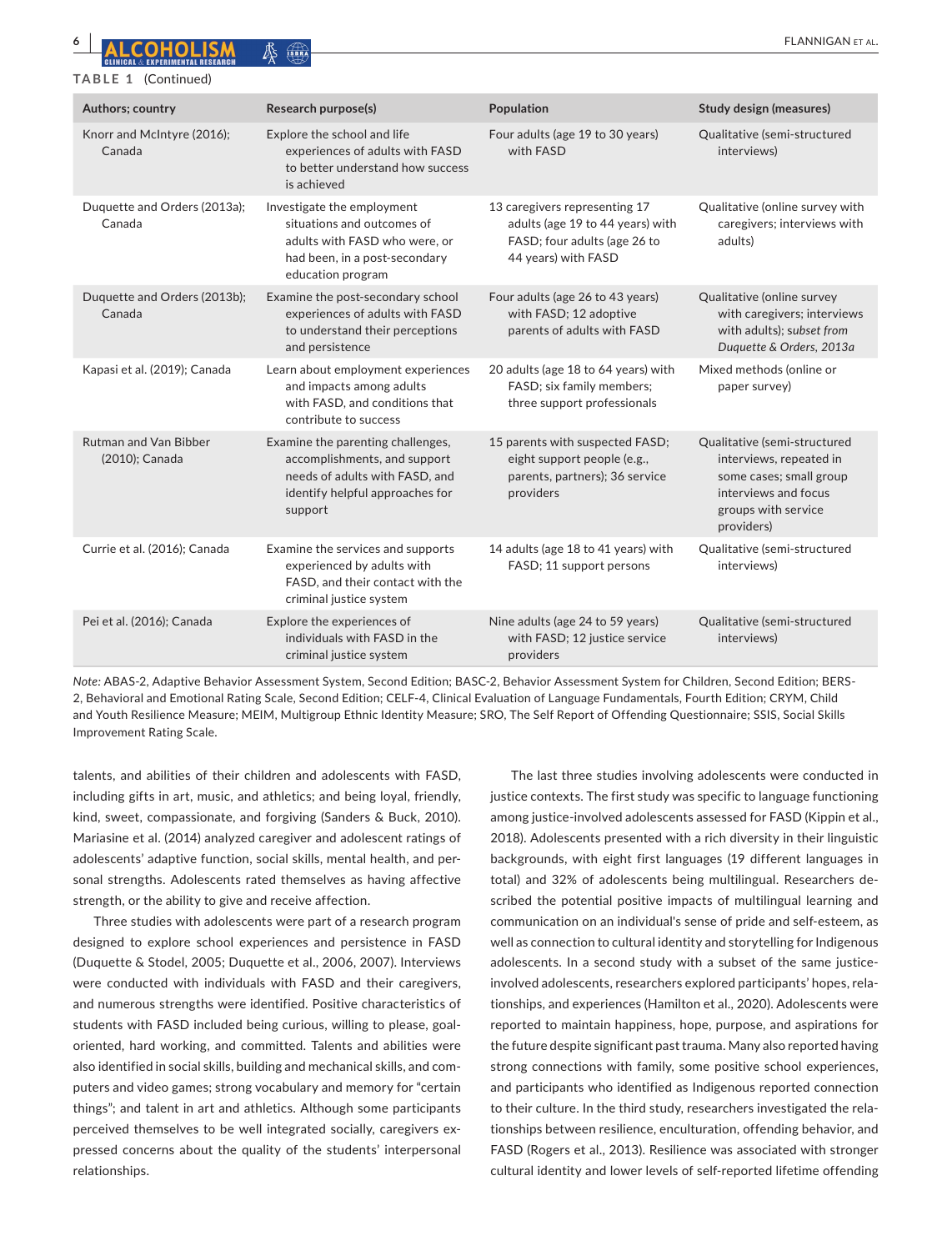



**FIGURE 1** PRISMA flow chart of study selection

behaviors for all adolescents. Among participants with FASD, those with stronger cultural identity were more resilient at the individual and caregiver levels, and experienced increased feelings of belonging compared to those with lower cultural identity.

#### Studies with adults

We identified nine studies involving adults with FASD. Knorr and McIntyre (2016) interviewed four young adults with FASD about their school and overall life experiences and described the participants' foundational "resilient attitude" which supported them to overcome hardship and was a significant source of strength and success. Participants described other strategies and sources of strength and success, including asking for help, taking elective courses in school, receiving an FASD diagnosis, accessing support from community groups and Elders, and helping other people heal from past struggles.

Several studies were conducted in the contexts of postsecondary education and employment. In two studies, researchers interviewed adults with FASD and their caregivers and described many of the adults' successes, including completing post-secondary school; maintaining stable employment; engaging in volunteer work and community outreach; and balancing the competing demands of parenthood with school and employment (Duquette & Orders, 2013a, 2013b). Several factors supported success, including positive

individual characteristics such as being goal-directed, hard working, determined, and having strong coping skills; as well as extrinsic sources such as having supportive teachers, and helpful family and friends. Notably, several caregivers reported that individuals with FASD who present as articulate and capable may be less likely to receive supports because of their "superficial" competence in these settings (Duquette & Orders, 2013a). In another study of employment experiences of adults with FASD, Kapasi et al. (2019) reported numerous positive experiences that helped participants to develop work-related skills; facilitate personal growth; discover personal strengths; increase their autonomy and social connection; promote self-advocacy; and improve their sense of pride and self-esteem.

Two articles were from a single case study, using Photovoice and interviews with an individual with FASD and his parents to explore his subjective experiences of young adulthood (Brenna et al., 2017; Burles et al., 2018). He was reported to have significant "resilience and self-awareness," evidenced by his adaptability in managing the challenges of living with FASD, and his ability to recognize his own strengths, which supported his self-advocacy. Self-identified strengths included talent in acting; visual-spatial learning and memory skills; working with his hands; and observing others; as well as positive characteristics such as optimism, persistence, motivation, and passion. When discussing his desire for independence and increased responsibility, the young man underscored the necessity of support, especially from peers. He understood FASD to be only one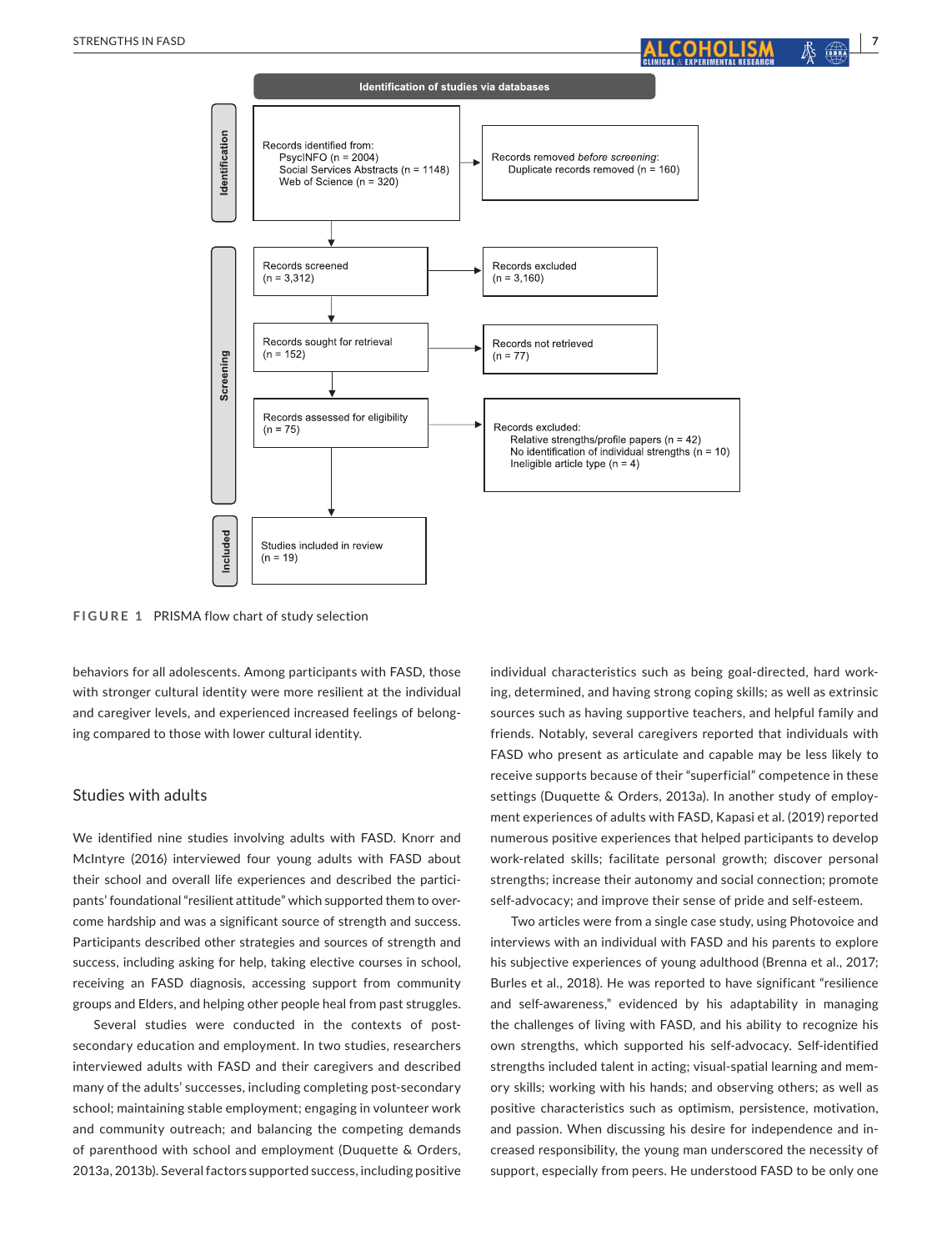*Children (age 12 years and younger)*

**Author(s)**

# **TABLE 2** Study content and utility appraisal

**Research**  purpo

| ppi disdi          |                              |                                 |                            |                        |                         |              |
|--------------------|------------------------------|---------------------------------|----------------------------|------------------------|-------------------------|--------------|
| arch<br><b>ose</b> | <b>Direct</b><br>question(s) | <b>Theoretical</b><br>framework | Evidence-based<br>approach | Novelty of<br>findings | Leveraging<br>strengths | <b>Total</b> |
|                    |                              |                                 |                            |                        |                         |              |
|                    | Yes                          | No.                             | No                         | No                     | No                      | 2            |
|                    | No.                          | No                              | No                         | No                     | Yes                     | $\mathbf{1}$ |
|                    |                              |                                 |                            |                        |                         |              |
|                    | Unclear                      | <b>No</b>                       | <b>No</b>                  | Yes                    | <b>No</b>               | $\mathbf{1}$ |
|                    | Unclear                      | Yes <sup>a</sup>                | No                         | No                     | <b>No</b>               | $\mathbf{1}$ |

| Timler and Olswang (2001)        | Yes       | Yes            | No               | No               | No        | No        | $\overline{2}$ |
|----------------------------------|-----------|----------------|------------------|------------------|-----------|-----------|----------------|
| Stade et al. (2011)              | No        | No             | No               | <b>No</b>        | <b>No</b> | Yes       | $\mathbf{1}$   |
| Adolescents (age 13 to 17 years) |           |                |                  |                  |           |           |                |
| Duquette and Stodel (2005)       | <b>No</b> | Unclear        | <b>No</b>        | <b>No</b>        | Yes       | <b>No</b> | $\mathbf{1}$   |
| Duquette et al. (2006)           | <b>No</b> | Unclear        | Yes <sup>a</sup> | <b>No</b>        | <b>No</b> | <b>No</b> | $\mathbf{1}$   |
| Duquette et al. (2007)           | <b>No</b> | Unclear        | Yes <sup>a</sup> | No               | <b>No</b> | <b>No</b> | $\mathbf{1}$   |
| Kippin et al. (2018)             | <b>No</b> | <b>No</b>      | <b>No</b>        | <b>No</b>        | Yes       | Yes       | $\overline{2}$ |
| Hamilton et al. (2020)           | <b>No</b> | Unclear        | Yesb             | Yesf             | Yes       | Yes       | $\overline{4}$ |
| Mariasine et al. (2014)          | Yes       | Yes            | <b>No</b>        | Yes <sup>g</sup> | Yes       | <b>No</b> | $\overline{4}$ |
| Rogers et al. (2013)             | Yes       | Yes            | Yes <sup>c</sup> | Yesh             | Yes       | Yes       | 6              |
| Sanders and Buck (2010)          | No        | Unclear        | No               | No               | <b>No</b> | <b>No</b> | $\mathsf{O}$   |
| Adults (age 18 years and older)  |           |                |                  |                  |           |           |                |
| Brenna et al. (2017)             | No        | Yes            | Yes <sup>d</sup> | Yesi             | Yes       | Yes       | 5              |
| Burles et al. (2018)             | No        | Unclear        | <b>No</b>        | Yesi             | Yes       | Yes       | 3              |
| Knorr and McIntyre (2016)        | Yes       | Yes            | Yes <sup>b</sup> | <b>No</b>        | Yes       | Yes       | 5              |
| Duquette and Orders (2013a)      | No        | Unclear        | No               | No               | Yes       | No        | $\mathbf{1}$   |
| Duquette and Orders (2013b)      | No        | Unclear        | Yes <sup>a</sup> | No               | <b>No</b> | No        | $\mathbf{1}$   |
| Kapasi et al. (2019)             | No        | No             | Yes <sup>e</sup> | Yes              | Yes       | No        | 3              |
| Rutman and Van Bibber (2010)     | No        | Yes            | <b>No</b>        | <b>No</b>        | Yes       | <b>No</b> | $\overline{2}$ |
| Currie et al. (2016)             | No        | Yes            | No               | <b>No</b>        | Yes       | <b>No</b> | $\overline{2}$ |
| Pei et al. (2016)                | No        | No             | No               | No               | Yes       | Yes       | $\overline{2}$ |
| Total                            | 4         | $\overline{7}$ | 8                | 6                | 13        | 8         |                |
|                                  |           |                |                  |                  |           |           |                |

*Note:* Appraisal domains were operationalized as: *research purpose* = researchers stated that their purpose was to explore or identify strengths of individuals with FASD; *direct questions* = researchers directly evaluated strengths in individuals with FASD; *theoretical framework* = researchers conceptualized or defined strengths within an established theoretical framework; *evidence*-*based approaches* = researchers used evidencebased approaches or tools to study strengths; *novelty of findings* = researchers contributed novel findings about strengths; and *leveraging strengths* = researchers discussed how strengths may contribute to, and be cultivated to promote fulfillment and well-being for individuals with FASD. Total ratings were tallied whereby "yes" = 1, "unclear" = 0, and "no" = 0.

<sup>a</sup>Tinto's Student Integration model.

<sup>b</sup>Recovery capital.

<sup>c</sup>Theories of resilience.

dSchwab's curriculum commonplaces.

e Supported employment model.

f Research yarning.

<sup>g</sup> Behavioral and Emotional Rating Scale, Second Edition.

h Child and Youth Resilience Measure.

i Photovoice.

.<br>These researchers conducted a review of the academic and grey literature to ensure current evidence on employment-related strengths and challenges was reflected in their survey.

part of his multifaceted identity, and at times a source of strength and self-worth (Brenna et al., 2017). In the second paper, researchers reported that the young man's strong self-awareness, positive coping skills, adaptability, recognition of personal strengths, and resilience supported his transition to adulthood (Burles et al., 2018).

Two studies were conducted to explore the lived experiences of adults with FASD in the justice system. In the first study, Pei et al. (2016) interviewed adults with FASD and their service providers

to examine risk factors related to justice-involvement. They identified numerous strengths that were perceived to assist the adults to move beyond the justice system, including hopefulness, motivation to change, and resilience. Currie et al. (2016) interviewed another group of adults with FASD and their support professionals to better understand their perspectives on services and supports for adults with FASD with and without justice-involvement. All individuals with FASD (regardless of justice-involvement) and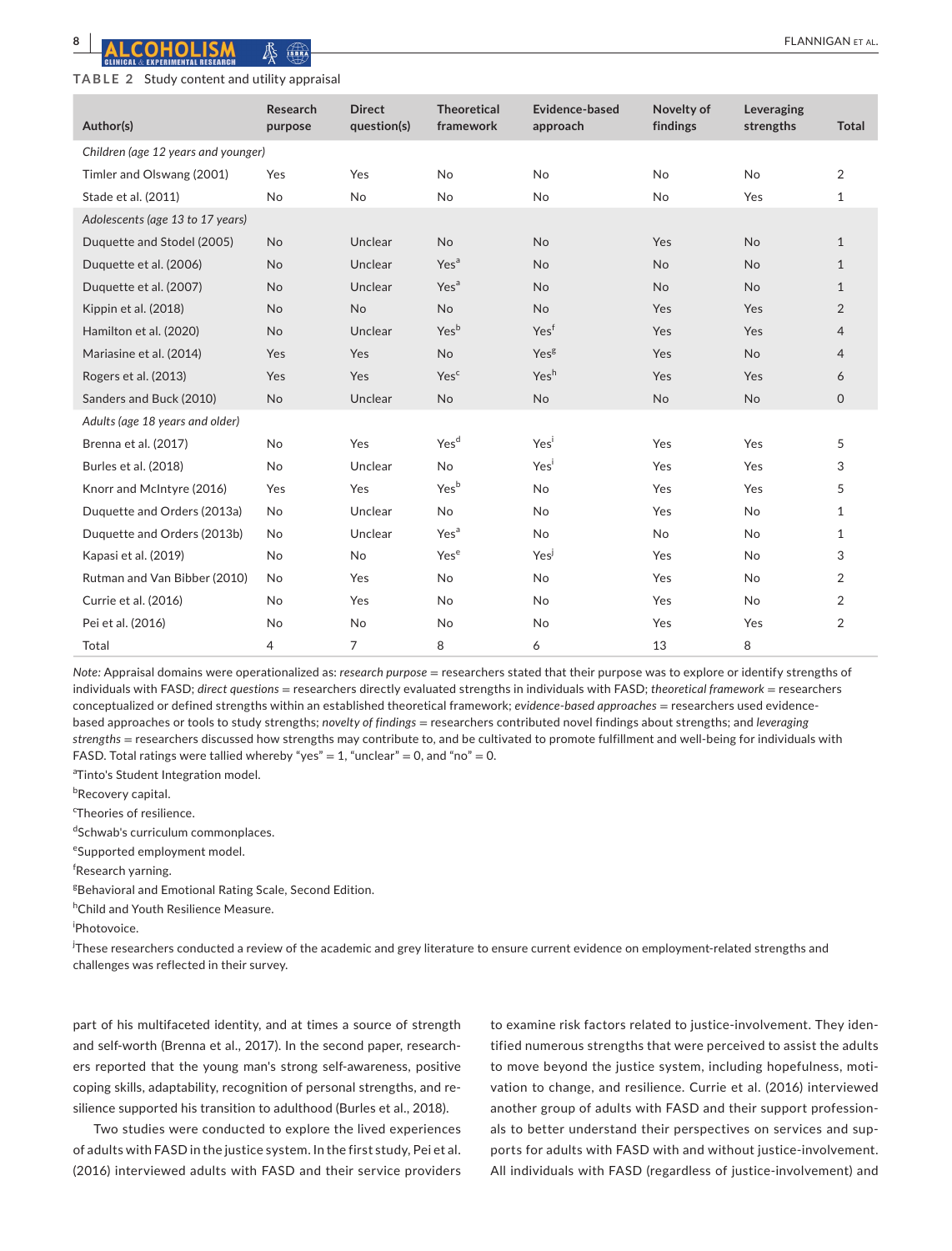#### **TABLE 3** Summary of findings

| STRENGTHS IN FASD                   | 9                                                                                                                                                                                                                                                                                                                                                                                                                                                                                                                                                                                                                                                                                                                                                                                                                                                                                                                                                                                                                                                                                                                                                                                                                                                                        |
|-------------------------------------|--------------------------------------------------------------------------------------------------------------------------------------------------------------------------------------------------------------------------------------------------------------------------------------------------------------------------------------------------------------------------------------------------------------------------------------------------------------------------------------------------------------------------------------------------------------------------------------------------------------------------------------------------------------------------------------------------------------------------------------------------------------------------------------------------------------------------------------------------------------------------------------------------------------------------------------------------------------------------------------------------------------------------------------------------------------------------------------------------------------------------------------------------------------------------------------------------------------------------------------------------------------------------|
| TABLE 3 Summary of findings         | <b>CLINICAL &amp; EXPERIMENTAL RESEARCI</b>                                                                                                                                                                                                                                                                                                                                                                                                                                                                                                                                                                                                                                                                                                                                                                                                                                                                                                                                                                                                                                                                                                                                                                                                                              |
| Study                               | Key findings (strengths-based findings in bold)                                                                                                                                                                                                                                                                                                                                                                                                                                                                                                                                                                                                                                                                                                                                                                                                                                                                                                                                                                                                                                                                                                                                                                                                                          |
| Children (age 12 years and younger) |                                                                                                                                                                                                                                                                                                                                                                                                                                                                                                                                                                                                                                                                                                                                                                                                                                                                                                                                                                                                                                                                                                                                                                                                                                                                          |
| Timler and Olswang (2001)           | • Discordant viewpoints between home and school: strengths were emphasized in the classroom (i.e., he was<br>described as "empowered" and as making "dramatic progress") but challenges were reported at home (i.e.,<br>inconsistency in his behaviors, which was attributed to his disability)<br>• Both the mother and teacher attributed the child's success at school to the highly structured and consistent<br>classroom setting<br>• Discordance about the child's capacity to understand the consequences of his behavior, his ability to generalize<br>and maintain appropriate behavior outside of the classroom, and about optimal educational programming for<br>the child in the future                                                                                                                                                                                                                                                                                                                                                                                                                                                                                                                                                                     |
| Stade et al. (2011)                 | • Participants reported on efforts to overcome daily challenges and "participate in life" through art, games,<br>sports, and school<br>• Three themes were identified: (1) knowing the disability (understanding the limitations of the disability,<br>experiencing the unfairness of the FASD etiology); (2) feeling alone (with other kids)/feeling supported (by<br>parents); and (3) overcoming the disability                                                                                                                                                                                                                                                                                                                                                                                                                                                                                                                                                                                                                                                                                                                                                                                                                                                       |
| Adolescents (age 13 to 17 years)    |                                                                                                                                                                                                                                                                                                                                                                                                                                                                                                                                                                                                                                                                                                                                                                                                                                                                                                                                                                                                                                                                                                                                                                                                                                                                          |
| Duquette and Stodel (2005)          | • Several strengths were reported by parents, including willingness to please, hard-working, mechanical/<br>building skills, computer skills, curiosity, social skills, memory for certain things, "fun to be with"<br>• Children identified their own strengths in sports, arts (drama, singing, visual art, music), and video games<br>• School experiences for most participants with FASD were marked by learning/behavioral challenges and<br>modified programming<br>• Success was defined in terms of academic achievement, obtaining a diploma, social skills, and reaching<br>potential<br>• Contributors to school success included: access to appropriate services and programs that draw on the child's<br>strengths and address challenges; having knowledgeable and caring teachers; obtaining an FASD diagnosis<br>which allows parents to share information about the child's strengths and challenges and to access services;<br>and support and advocacy from parents<br>• Transition to adulthood was characterized by challenges maintaining employment despite having received job<br>skills training in school; for those who were working, some developed effective coping strategies and parents<br>often continued to provide extensive support |
| Duquette et al. (2006)              | • Adolescents expressed hopes and goals for the future but no plans for achieving vocational goals<br>• Strengths were identified in arts (singing, drawing, poetry), vocabulary, work habits<br>• All adolescents expressed interest in sports and preferred hands-on learning strategies<br>• Most adolescents felt socially integrated, but parents questioned the closeness and quality of their children's<br>friendships                                                                                                                                                                                                                                                                                                                                                                                                                                                                                                                                                                                                                                                                                                                                                                                                                                           |

- **Students were committed to and took pride in completing high school**
- Researchers described adolescents as being dependent on environmental protective factors, especially parental advocacy
- Duquette et al. (2007) **Seven of 16 caregivers identified specific strengths**, and two reported that their children had no strengths
	- **Strengths included hands-on skills and arts, and students were described as goal-oriented, hard-working, and committed**
	- Findings were primarily deficit-focused and emphasized students' behavioral and learning challenges
	- Students were proud of their accomplishments; success was defined differently (e.g., "passing courses," "doing my work")
	- Parental support and advocacy, accommodations, and opportunities to interact with peers were critical for persistence
- Kippin et al. (2018) Results were focused primarily on language difficulties, though **researchers also noted diverse linguistic backgrounds**
	- Adolescents had eight first languages, 19 different languages in total, and one-third (32%) identified as multilingual
- Hamilton et al. (2020) Despite histories of significant adversity, **participants possessed a range of recovery capital assets, including a sense of purpose, hope, future aspirations, positive school experiences, and positive social and cultural connection**

# Mariasine et al. (2014) • **Adolescents rated themselves as significantly better than the mean in terms of affective strengths (i.e., ability to give and receive affection)**; however, both caregiver and adolescent ratings across other areas of adaptive function, social skills, mental health, and personal strengths were significantly lower than the normative means

• Adolescent ratings of themselves were significantly higher than caregiver ratings in almost all areas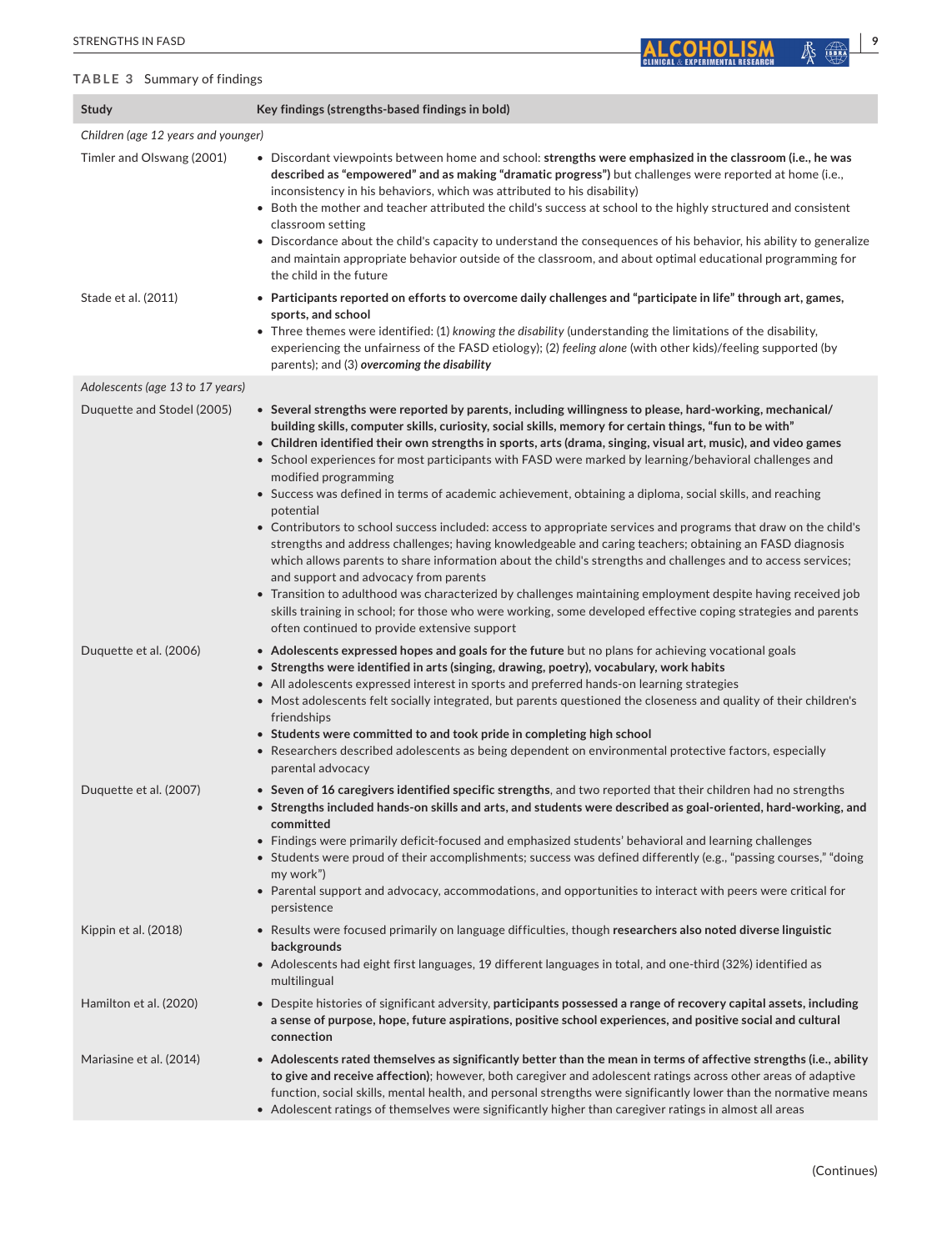# **TABLE 3** (Continued)

| <b>Study</b>                    | Key findings (strengths-based findings in bold)                                                                                                                                                                                                                                                                                                                                                                                                                                                                                                                                                                                                                                                                                                                                                      |
|---------------------------------|------------------------------------------------------------------------------------------------------------------------------------------------------------------------------------------------------------------------------------------------------------------------------------------------------------------------------------------------------------------------------------------------------------------------------------------------------------------------------------------------------------------------------------------------------------------------------------------------------------------------------------------------------------------------------------------------------------------------------------------------------------------------------------------------------|
| Rogers et al. (2013)            | • Adolescents with and without FASD demonstrated similar, "moderate" levels of enculturation and resilience<br>• Enculturation was positively associated with resilience<br>• Differential patterns of association for components of enculturation and resilience were found between<br>adolescents with and without FASD<br>• For all adolescents, lower levels of resilience were associated with higher lifetime self-reported offending<br>behavior; group differences were again found between specific components of resilience and offending                                                                                                                                                                                                                                                  |
| Sanders and Buck (2010)         | $\bullet$ One theme, my child's gifts, was focused on strengths; specific gifts included artistic, musical, athletic, loyal,<br>perseverant, friendly, desire to make others happy, kind, compassionate, forgiving, and spunky<br>• Eight other themes were identified, largely focused on challenges, frustrations, and deficits associated with<br>the disability: (1) something's not right, (2) receiving a diagnosis, (3) attitudes toward birth parents, (4) living in a war<br>zone, (5) understanding my child, (6) getting support, (7) re-defining success, and (8) lifelong parenting                                                                                                                                                                                                     |
| Adults (age 18 years and older) |                                                                                                                                                                                                                                                                                                                                                                                                                                                                                                                                                                                                                                                                                                                                                                                                      |
| Brenna et al. (2017)            | • Four themes related to the young man's "resilience and strategic self-awareness": (1) balancing support with<br>independence; (2) awareness of strengths and challenges; (3) strategies for navigating life with FASD; and (4) self-<br>identified needs and advice for others<br>• Self-identified strengths included: visual learning ability, spatial memory, observant of others, adaptable,<br>hands-on skills; using these strengths supported his ability to pay attention and motivation played a key role                                                                                                                                                                                                                                                                                 |
|                                 | in overcome difficulties<br>• He drew connections between his strengths and his FASD; described by researchers as optimistic and<br>persistent                                                                                                                                                                                                                                                                                                                                                                                                                                                                                                                                                                                                                                                       |
|                                 | • He acknowledged his limitations in school but reported that all his teachers had been supportive<br>• He emphasized the importance of peer support/sponsorship (beyond parents) in helping to navigate challenges                                                                                                                                                                                                                                                                                                                                                                                                                                                                                                                                                                                  |
| Burles et al. (2018)            | • The young man was reported to be resilient, self-aware, adaptable, and have "optimism and hope"<br>$\bullet$ He perceived FASD to be only one part of his multifaceted identity, and in some ways, a source of strength;<br>he was able to identify personal strengths amongst the challenges and held future aspirations<br>• Specific strengths identified: acting, visual-spatial learning and memory, perceptive/observant of others,<br>adaptability/flexibility, hands-on skills, optimism, persistent, motivated, andpassionate<br>• Photos illustrated his strengths: (1) a screwdriver (ability to work with his hands), and (2) a theatre program<br>(acting skills)<br>$\bullet$ He possessed many positive coping skills and felt better able to succeed when motivated and passionate |
|                                 | about something<br>• Overall themes identified: (1) recognizing strengths and challenges; (2) balancing independence with accepting<br>support; (3) reconciling FASD with a desire to fit in; and (4) developing resilience and putting challenges in<br>perspective                                                                                                                                                                                                                                                                                                                                                                                                                                                                                                                                 |
| Knorr and McIntyre (2016)       | • Participants' resilience was emphasized throughout, and described by researchers as "powerful, bold, and<br>often selfless"<br>• All participants described histories of significant adversity (e.g., abuse, trauma, child welfare involvement,                                                                                                                                                                                                                                                                                                                                                                                                                                                                                                                                                    |
|                                 | substance use, high-risk behaviors) but notable resilience and success in educational and employment<br>endeavors<br>• Three themes: (1) "I don't fit in" (social, learning, and behavioral challenge at school, and anger with diagnosis);<br>(2) intergenerational adversity (alcoholism, child abuse, and addiction); and (3) healing the wounds (sources of<br>strength, success, and helping others)                                                                                                                                                                                                                                                                                                                                                                                            |
| Duquette and Orders (2013a)     | • Four contributors to success: supportive teachers, coping skills, hard work/determination, help from family/<br>friends<br>• Participants described many challenges and barriers to post-secondary and employment success for adults                                                                                                                                                                                                                                                                                                                                                                                                                                                                                                                                                               |
|                                 | with FASD<br>• Diverse career paths were reported: culinary arts, dental technology/assistant, medical office professional,<br>welding, hairdressing, performing arts, music, and computer technology<br>• All participants expressed difficulty maintaining long-term employment<br>• Some individuals who are "superficially" capable and articulate were denied or removed from support systems                                                                                                                                                                                                                                                                                                                                                                                                   |
|                                 | and structures                                                                                                                                                                                                                                                                                                                                                                                                                                                                                                                                                                                                                                                                                                                                                                                       |
|                                 | • Some individuals re-defined success to be more feasible, attainable, and meaningful for them                                                                                                                                                                                                                                                                                                                                                                                                                                                                                                                                                                                                                                                                                                       |
| Duquette and Orders (2013b)     | • Some participants were reported to have strong academic and reading skills, and to be articulate and goal-<br>directed, but findings were largely focused on challenges with behavior, learning, social interaction, and mental<br>health and substance use concerns                                                                                                                                                                                                                                                                                                                                                                                                                                                                                                                               |
|                                 | • Parental support and advocacy were identified as important facilitators to post-secondary persistence<br>• Importance of "goodness of fit" between individual characteristics and post-secondary program demands                                                                                                                                                                                                                                                                                                                                                                                                                                                                                                                                                                                   |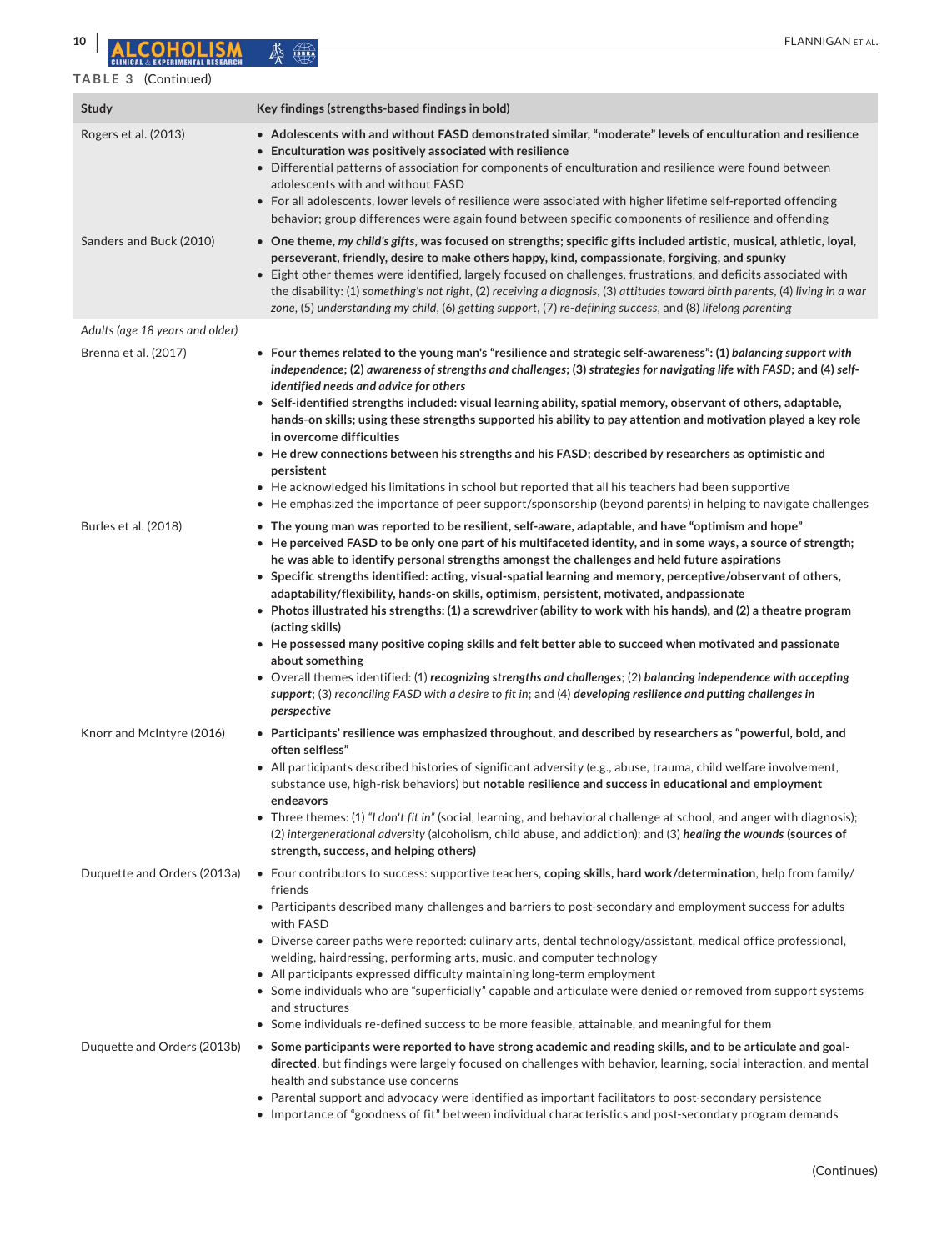### **TABLE 3** (Continued)

| Study                                  | Key findings (strengths-based findings in bold)                                                                                                                                                                                                                                                                                                                                                                                                                                                                                                                                                                                                                                                                                                                                                                                                                                                                                                                                                                                                                                                                                                                                          |
|----------------------------------------|------------------------------------------------------------------------------------------------------------------------------------------------------------------------------------------------------------------------------------------------------------------------------------------------------------------------------------------------------------------------------------------------------------------------------------------------------------------------------------------------------------------------------------------------------------------------------------------------------------------------------------------------------------------------------------------------------------------------------------------------------------------------------------------------------------------------------------------------------------------------------------------------------------------------------------------------------------------------------------------------------------------------------------------------------------------------------------------------------------------------------------------------------------------------------------------|
| Kapasi et al. (2019)                   | • Employment promoted participants' sense of feeling valued, proud, respected, and able to discover their<br>personal strengths<br>• Four conditions contributing to success: finding the right fit (matching workplace with employee's abilities,<br>interests, skills, and goals); using relational supports (from family members, spouses, support workers; and<br>people at work); identifying as having FASD (disclosing their disability at work if needed and comfortable);<br>responding to challenges (accommodations and supports)<br>• Employment experience varied, but was most commonly in the service industry; most adults with FASD were<br>reported to have experienced challenges obtaining and maintaining employment<br>• Supportive work environments were perceived to foster personal growth and skills necessary for success<br>(punctuality, communication, efficiency, time management, emotional regulation, teamwork, social skills, and<br>money management)<br>• Participants also discussed the positive impacts of employment: increased autonomy through remuneration;<br>increasing self-esteem; developing social connection; and becoming advocates |
| <b>Rutman and Van Bibber</b><br>(2010) | • Participants discussed their personal accomplishments and helpful strategies<br>• Parenting hopes and goals were also discussed (providing a "better" life for their children; breaking the<br>cycle of substance use, abuse, child welfare involvement) which motivated them to navigate challenging<br>circumstances<br>• Emphasis was placed on participants' parenting challenges and barriers, including direct impacts of prenatal<br>alcohol exposure and adverse experiences associated with FASD; negative societal attitudes about FASD;<br>policy barriers such as unsupportive child welfare policies and concerns with access to resources and support                                                                                                                                                                                                                                                                                                                                                                                                                                                                                                                    |
| Currie et al. (2016)                   | • All adults with FASD were able to identify one or more personal strengths: artistic, helpful, generous, and<br>kind; hands-on mechanical skills, sports, visual tasks, and caring for children<br>• All support persons were able to identify strengths of adults with FASD, including helpfulness, intelligence,<br>and self-awareness of strengths, and reported that they provide supports based on these strengths<br>• 57% of participants with FASD were reported to be involved with the justice system; early diagnosis and<br>absence of substance use were associated with more positive outcomes                                                                                                                                                                                                                                                                                                                                                                                                                                                                                                                                                                            |
| Pei et al. (2016)                      | • Several strengths were identified that would support individuals with FASD to move beyond the system:<br>hope for an alternative future; willingness to change; and resilience/ability to "stand up for themselves"<br>• Three major themes were identified related to factors that: (1) primed individuals with FASD to enter the justice<br>system; (2) hindered them within the system; and (3) strengthened them to move beyond the system                                                                                                                                                                                                                                                                                                                                                                                                                                                                                                                                                                                                                                                                                                                                         |

• Factors were characterized as biological (neurobiological and cognitive), psychological (mental health, substance use, instability), and social (environmental adversity, lack of social and community support)

their service providers were able to identify personal strengths, including positive characteristics such as helpfulness, generosity, kindness, and self-awareness, as well as talents and abilities in art, sports, hands-on mechanical tasks, and caring for children.

Finally, in a unique study with parents with FASD, Rutman and Van Bibber (2010) interviewed parents, their support people, and service providers, and reported on parenting hopes and goals, accomplishments and strategies, and challenges and barriers. Many of the parents' hopes and goals centered around their desire to "break the cycle" of abuse, child welfare-involvement, and substance use and provide a "better" life for their children. Parents recognized their own accomplishments and successful strategies for parenting, including maintaining custody or active involvement in their children's lives, developing coping strategies for everyday life, and reducing or abstaining from substance use.

### **Synthesis**

The studies identified in this review provide emerging evidence of the many positive characteristics, talents, and abilities that may contribute to fulfillment and well-being for individuals with FASD. Across

the lifespan, individuals with FASD were reported to have a range of talents and abilities such as art, music, sports, language, visual-spatial skills, kinesthetic learning, and computers/video games. In addition to these talents and abilities, positive character attributes included kindness, perseverance, curiosity, and hopefulness. Integrating these findings in the context of positive psychology and character strengths, we identified five broad categories of strengths: (1) strong self-awareness; (2) receptiveness to support; (3) capacity for human connection; (4) perseverance through challenges; and (5) hope for the future (see Supporting Information for more details).

#### Strong self-awareness

Individuals with FASD showed notable self-awareness, not only in terms of their challenges and limitations, but also their unique strengths and capabilities. FASD was perceived to be only one part of an individual's multifaceted identity, and in some cases, an important source of strength and self-worth. Some individuals reported a sense of pride, self-admiration, and confidence despite their personal challenges. For other individuals, cultural identity was a significant part of their sense of self and an important source of strength and resilience.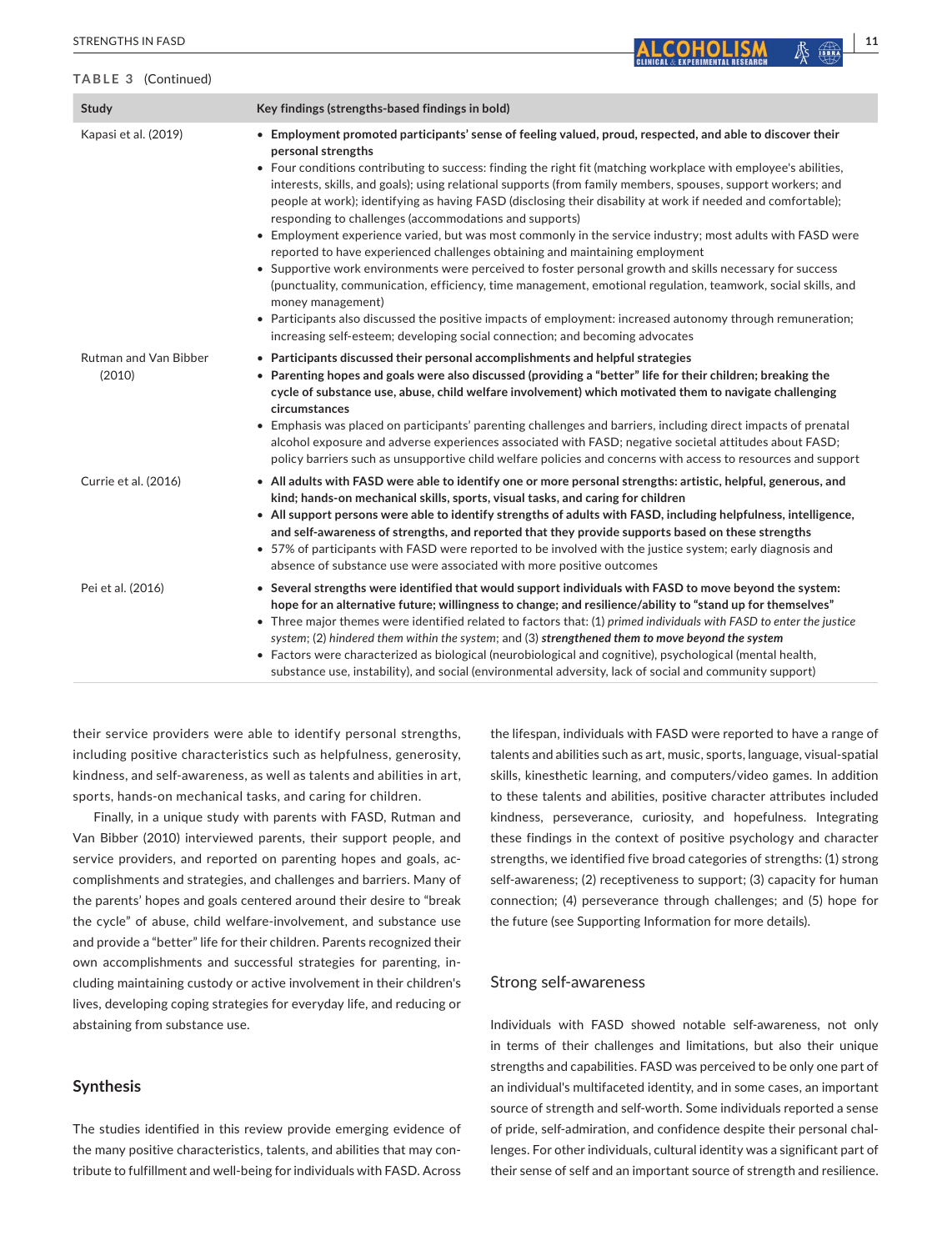Opportunities to discover and nurture their personal strengths were shown to enhance self-esteem and self-worth for individuals with FASD. As well, recognition of their strengths and limitations helped some individuals with FASD to self-advocate, share their wisdom, and provide advice to others living with FASD or supporting someone with the disability. Although self-awareness is not a typical character strength in and of itself, it has been associated with bravery, persistence, social intelligence, fairness, leadership, and self-regulation (Peterson & Seligman, 2004), and may serve as an important foundation for fulfillment and well-being for individuals with FASD.

### Receptiveness to support

Another common strength identified across studies was receptiveness to support. This strength was recognized as being foundational for progress, growth, and thriving. For many individuals with FASD, having positive relationships with family members and others helped them to feel comfortable seeking and receiving support. Receptiveness to support may become increasingly relevant during the transition to adulthood, when finding a balance between independence and the need for help is a central focus. Importantly, when an individual is receptive to support, and supports are matched with their needs and strengths, opportunities can arise for fulfilling and meaningful experiences of supported autonomy. Indeed, the many success stories of people with FASD illustrate their potential for positive outcomes. Although not a character strength per se, willingness to receive support requires both humility (i.e., acknowledging and accepting one's imperfections) and integrity (i.e., being true to oneself and taking responsibility for one's feelings and actions, even when it is not easy to do; Peterson & Seligman, 2004) and may set an individual up for long-term fulfillment and well-being.

#### Capacity for human connection

Across studies, researchers emphasized the social nature of individuals with FASD. At all ages, individuals with FASD were described as empathic, helpful, affectionate, generous, compassionate, and selfless. In many studies, individuals were characterized as loving and kind, both of which are considered interpersonal character strengths that enhance the well-being of oneself and others (Peterson & Seligman, 2004). Individuals with FASD sought to improve the lives of others through various means, including community outreach, mentorship, and volunteering. Notably, some individuals considered the challenges they experienced to be opportunities for improving the lives of others. Interpersonal connection was emphasized as an important source of strength, resilience, and fulfillment for many individuals. Although some individuals with FASD perceived themselves to be socially connected, others reported feeling isolated, and many caregivers noted concerns about friend choices and the potential to be taken advantage of. This highlights the need to balance both the social strengths and the vulnerabilities of people with FASD to promote fulfillment and well-being.

#### Perseverance through challenges

Individuals with FASD were frequently reported to be perseverant and able to overcome challenges. Qualities such as determined, persistent, committed, goal-directed, and hard working were often used to characterize individuals of all ages. Relatedly, many individuals with FASD had life histories marked by significant adversity and trauma but were often reported to be profoundly resilient. The perseverance demonstrated by individuals with FASD seems to be a strength critical to their ability to overcome adversity, and when combined with other internal and external protective factors, may contribute to resilience across the lifespan (Peterson & Seligman, 2004),

# Hope for the future

Across studies, individuals with FASD were reported to maintain hope for a positive future. They were often described as optimistic and motivated, and many articulated tangible future goals. Even in challenging circumstances such as being incarcerated or lacking custody of their children, individuals held hope for a better life for both themselves and their children. This ability to articulate goals and aspirations and believe in a good future seemed to fuel motivation for people with FASD, and may be further cultivated to promote fulfillment, health, and well-being (Peterson & Seligman, 2004).

# **DISCUSSION**

To better understand the current state and contributions of the strengths-based FASD literature and identify areas for future research, we reviewed the evidence on positive characteristics, talents, and abilities that may contribute to, and be cultivated to promote fulfillment and well-being for individuals with FASD. Although investigation into strengths of individuals with FASD has increased over the last decade, there remains a dearth of research in this area, with our review yielding only 19 studies. Most studies were designed to qualitatively explore the lived experiences of adolescents and adults with FASD in school, employment, and justice contexts. When findings related to strengths were reported, they were often noted tangentially, and situated within more comprehensive discussions of the challenges, stressors, and barriers to success. Often, strengths were reported using soft or tokenistic language (e.g., sweet, spunky), referring to attributes that are more difficult to characterize, measure, and cultivate. Few studies were situated within broader strengths-based conceptual frameworks or implemented using evidence-based tools or approaches designed to assess strengths.

Considering these findings from a positive psychology perspective and in the context of character strengths, we identified several broad strengths associated with individuals with FASD. First, individuals were reported to have *strong self*-*awareness*. The ability to recognize one's own abilities, personality traits, and interests is central to the development of one's sense of self and identifying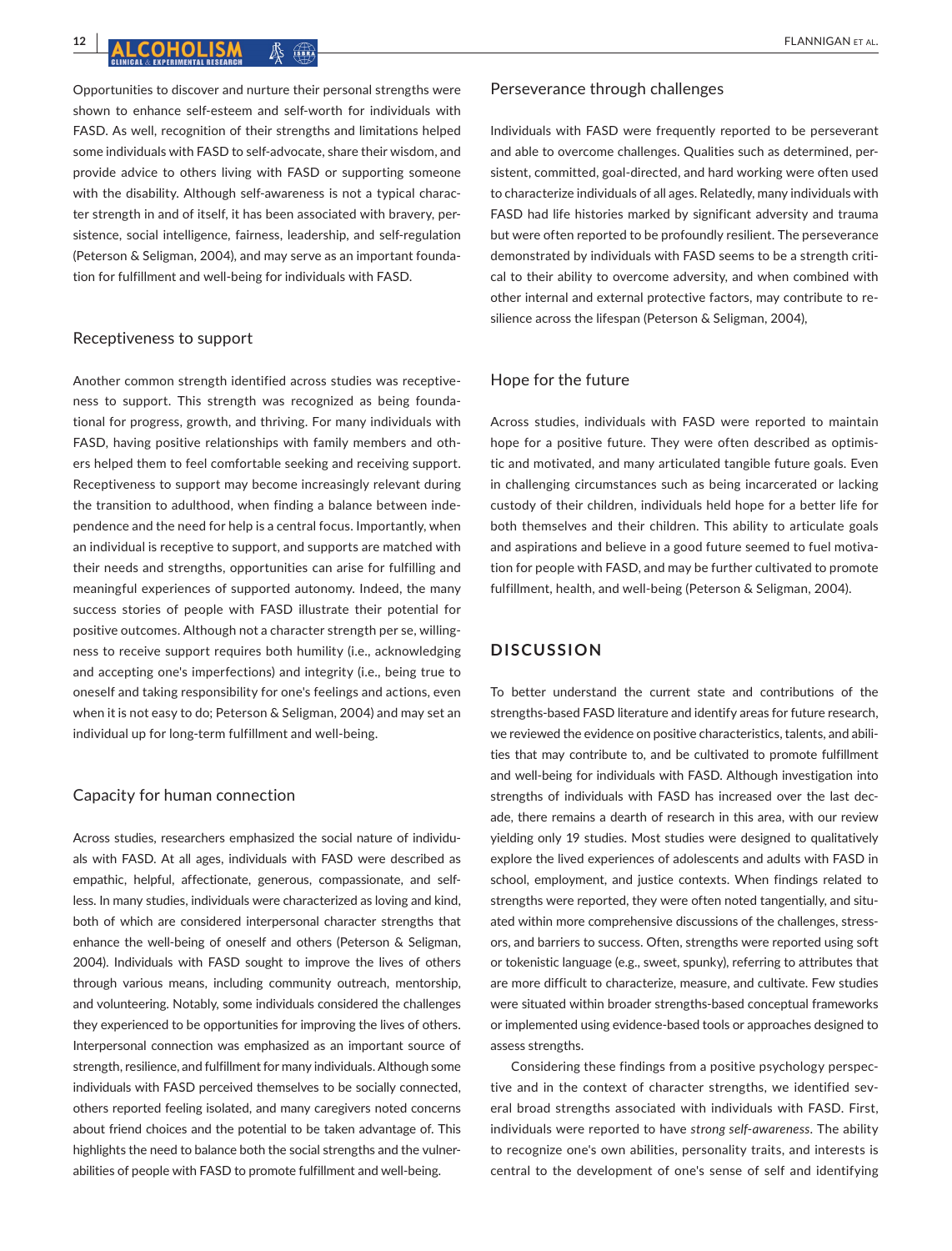these central positive qualities can help people to thrive in their everyday lives (Niemiec et al., 2017). To help individuals with FASD build their sense of self, we can begin by first learning what they understand about themself, supporting them to self-advocate, and then building self-worth and confidence as they are respected as the central player in their own life. For individuals with disabilities, having a strong sense of self-identity can create feelings of connection with others in the disability community; improve their ability to cope with daily stressors and challenges; and support them in finding meaning in their lives (Dunn & Burcaw, 2013). For people with FASD, nurturing self-awareness may promote fulfillment, wellbeing, and happiness as it has been shown to do in other populations (Kyte, 2016; Thieme et al., 2013). Building on this self-awareness, a second common strength of individuals with FASD is *receptiveness to support*. In non-FASD populations, openness to accepting help has been shown to increase opportunity (Van De Ven et al., 2008), improve self-care strategies (Norburn et al., 1995), and enhance relationships with support providers (Marigold et al., 2014). In these ways, receptiveness to support among individuals with FASD may help to increase engagement, sense of agency, self-determination, and well-being.

Third, individuals with FASD were often characterized as being kind, compassionate, and caring, emphasizing a *capacity for human connection*. These foundational qualities are notable character strengths that can have numerous positive impacts on happiness and well-being for people with disabilities (Niemiec et al., 2017). Although these findings highlight a strong desire for interpersonal connection among individuals with FASD, they are juxtaposed with previous research on the social challenges of people with FASD (Kully-Martens et al., 2012). Therefore, encouraging individuals with FASD to recognize and cultivate their interpersonal strengths while balancing consideration of social vulnerability will be important for creating opportunities for safe and fulfilling human connection.

Lastly, we identified *capacity to persevere* and *hope for the future* as character strengths common in individuals with FASD. These strengths are especially notable given the complex trauma and environmental adversity experienced by many individuals. When combined, perseverance, hope, and optimism may protect an individual against some of the negative impacts of adversity and ultimately lead to resilience, growth, and thriving (Niemiec, 2020). Moreover, supporting individuals with FASD to make and attain meaningful and realistic goals in their lives may influence their experience of selfdetermination, agency, and overall well-being (Shogren et al., 2017b). The ability to maintain hope and envision life beyond the present moment is a strength, that when nurtured, may be a powerful contributor to the health and well-being (Ciarrochi et al., 2015; Niemiec et al., 2017).

#### **Moving forward**

Although the foundation of strengths-based research in FASD is growing, considerable gaps remain. More work is needed to understand how we can more meaningfully conceptualize, identify, cultivate, and leverage the strengths of this diverse population.

# Conceptualizing strengths

There is a significant lack of research on how strengths are conceptualized and defined in the context of FASD. Clear conceptualization of strengths will help to ensure shared understanding and communication between stakeholders around what are considered strengths, why they are important in this population, and how we may investigate them more intentionally and rigorously. Efforts are needed to conceptualize and define *meaningful* strengths that may be associated with positive impacts and outcomes. This research should be conducted in partnership with individuals with FASD and their families to ensure that lived experiences contribute to the research process. Participatory research not only enhances the relevance of studies, but also leads to enriched understanding of the research topic; higher quality research; more effective knowledge translation; and increased capacity, empowerment, and ownership for all stakeholders (Cargo & Mercer, 2008; Jagosh et al., 2012). Simultaneously, research must balance the need for identifying strengths with the realities of living with FASD so that this experience can be represented authentically.

Conceptualization of strengths in FASD should be situated in an established theoretical framework. Many frameworks are relevant to FASD, and although we have chosen to contextualize this study within positive psychology, other pertinent frameworks include ecological systems (Bronfenbrenner, 1979), life course (Elder, 1998), and growth mindset (Dweck, 2015) theories, among others. Regardless of the specific theoretical approach, working from an established framework will help to ensure sound rationale, a cohesive and rigorous design, and theory-driven interpretation of the emerging evidence of strengths in individuals with FASD.

# Identifying strengths

Building upon a clearer conceptualization and definition of strengths in FASD, we must then begin to apply evidence-based tools to identify and assess individual strengths. Various approaches (evidence-based and otherwise) exist for evaluating strengths in the general population and in individuals with disabilities. Existing approaches range from informal qualitative conversations to empirically validated scales (Tedeschi & Kilmer, 2005), but very few have been applied in the FASD population. Evidence-based measurement approaches (both quantitative and qualitative), rooted in solid conceptual frameworks, will help to improve consistency and communication across the field. Identifying strengths can provide many benefits, including improving an individual's self-concept, promoting confidence and empowerment, informing individualized treatment planning, and encouraging a shift away from a deficit-focused narrative. Increasing awareness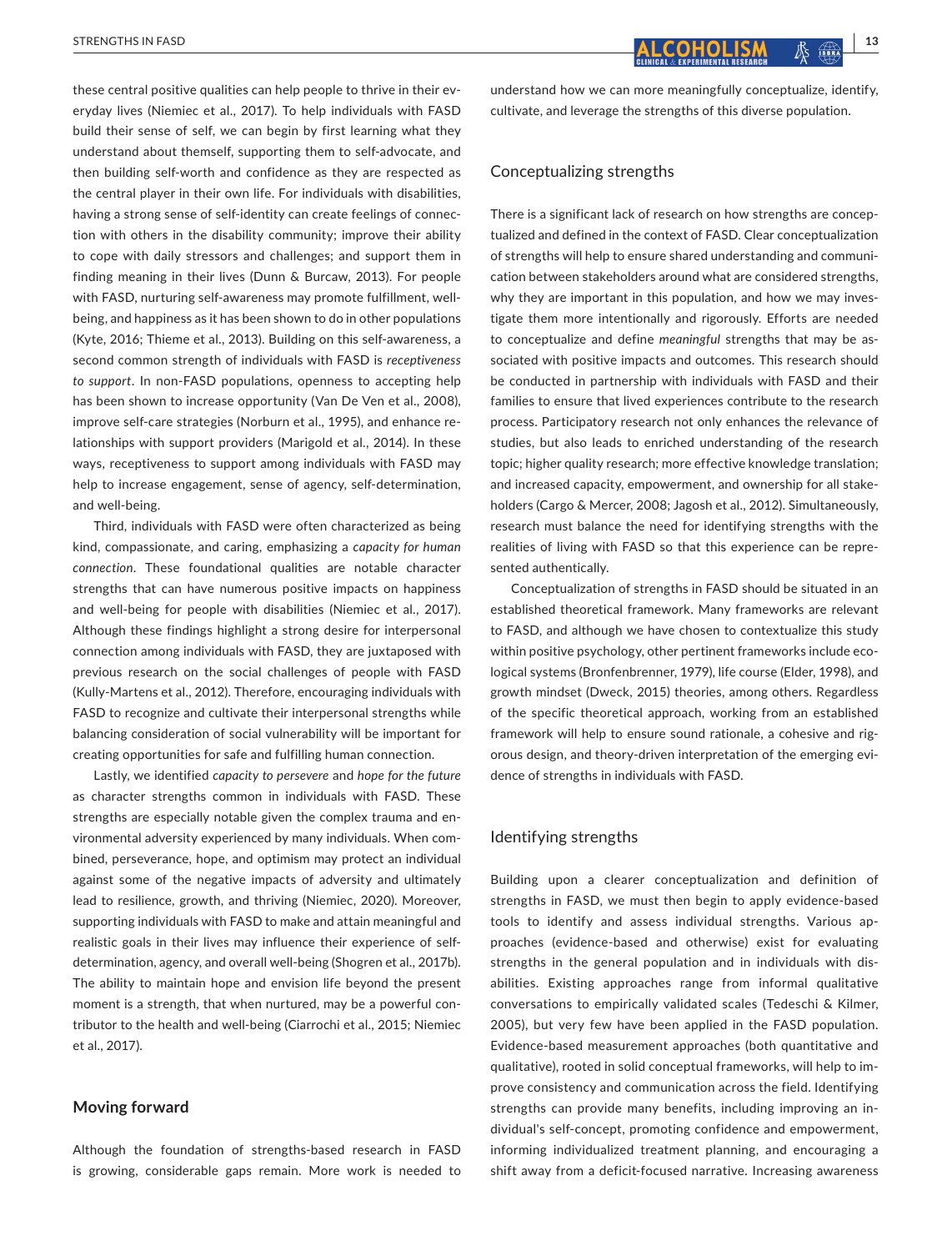of personal strengths allows for individuals to reflect on and integrate strengths into their lives, potentially increasing the foundation for building resources and well-being (Fredrickson & Losada, 2005; Proyer et al., 2013).

# Cultivating and leveraging strengths

Lastly, more research is needed to better understand how research evidence can be meaningfully translated into practice and daily life to maximize positive impacts for individuals with FASD and their families. There is growing evidence for strengths-based interventions and their positive impacts in non-FASD populations. However, very little is currently known about how strengths may be cultivated and leveraged to improve quality of life and outcomes for people with FASD. Moving from identification to the integration of strengths in both assessment and intervention for people with FASD is crucial. Highlighting and integrating strengths in meaningful ways allows these characteristics to be promoted and capitalized upon, to mitigate challenges, and improve overall well-being in everyday life. The adoption of strengths-based approaches should be prioritized across settings and professions, such as primary care, mental health and substance use, education, social services, and justice, given the complexity of FASD and its relevance within all these systems (Masotti et al., 2015). Across contexts, assessment and intervention approaches should consider both strengths and vulnerabilities, providing the capacity for a more protective and coping-focused process (Laija-Rodriguez et al., 2013).

# **Limitations**

Despite its contributions, this study has also several limitations. First, with the growing momentum of positive psychology and strengthsbased research in the broader disability literature, there is increased interest and research to identify strengths of individuals with FASD. Because we excluded dissertations, theses, and grey literature, we may have missed important emergent evidence. Also, we recognize that leveraging individual strengths is often dependent on external supports, thus our exclusion of studies on strengths of caregivers and families, as well as intervention research, limits our ability to understand the role that these supports may play in cultivating individual strengths. More research is needed to consider how individual strengths and broader ecological factors work together to best support positive outcomes. Additional research on interventions that both identify and build upon strengths of individuals with FASD is a critical area for future work.

# **CONCLUSION**

An abundance of evidence highlights the significant challenges, vulnerabilities, and potential for adverse outcomes among individuals with FASD. However, it is clear from the broader disability and more focused FASD literature that failing to see beyond these deficits has considerable potential for harm. To balance the narrative and tell the whole story of FASD, we must both acknowledge the challenges and realities of living with a complex NDD *and* seek to identify positive characteristics and recognize the potential for fulfillment and wellbeing. In this study, we identified a preliminary but critical body of evidence that underscores the inherent strengths of individuals with FASD. Findings reflect the remarkable diversity of this population and lay important groundwork for future strengths-based FASD research and practice. Future work in the area should be intentional, methodologically rigorous, and theoretically driven. Priorities for moving the field forward include more clearly conceptualizing and defining strengths in this population; applying evidence-based approaches for identifying and measuring strengths; and investigating how identified strengths can be cultivated and leveraged to promote well-being and positive outcomes. Critically, this work must be conducted in partnership with individuals with FASD and their families to ensure that research is authentic, meaningful, and honors lived experiences.

#### **ACKNOWLEDGMENTS**

The authors would like to acknowledge Sophie Regalado, Research and Scholarly Communications Librarian at the Northern Ontario School of Medicine for peer reviewing the search strategy.

# **CONFLICT OF INTEREST**

We have no conflicts of interest to declare.

#### **ORCID**

*Katherine Flanniga[n](https://orcid.org/0000-0001-7230-2532)* <https://orcid.org/0000-0001-7230-2532> *Kaitlyn McLachlan* <https://orcid.org/0000-0003-4569-7529>

#### **ENDNOTES**

- $1$  This included strengths objectively measured by researchers; perceived by individuals with FASD; or reported by caregivers, other family members, or service providers.
- <sup>2</sup> Studies on interventions, external supports, or environmental protective factors were excluded to maintain the focus on identifying *individual* strengths of people with FASD. Studies on relative strengths (i.e., absence of deficit) were also excluded. Review papers, commentaries, editorials, book chapters, theses and dissertations, and conference proceedings were excluded.
- <sup>3</sup> We used a modified CASP qualitative appraisal checklist, adapting and adding items to tailor the tool for our research purpose. Modifications were informed by the collective expertise of the research team and with reference to qualitative methodological considerations, the FASD research field, and positive psychology approaches.
- <sup>4</sup> We categorized studies as either evidence-based or not depending on whether there was previous research to support the use of their tool/ approach for measuring strengths.
- $5$  A "commentary reporting on study characteristics, context, quality, and findings, using the scope, differences, and similarities among studies… to draw conclusions across the studies." This approach involved three steps: (1) study grouping, (2) production of commentaries, and (3) synthesis of findings.
- $6$  For a more complete summary of all study findings, refer to Table 3.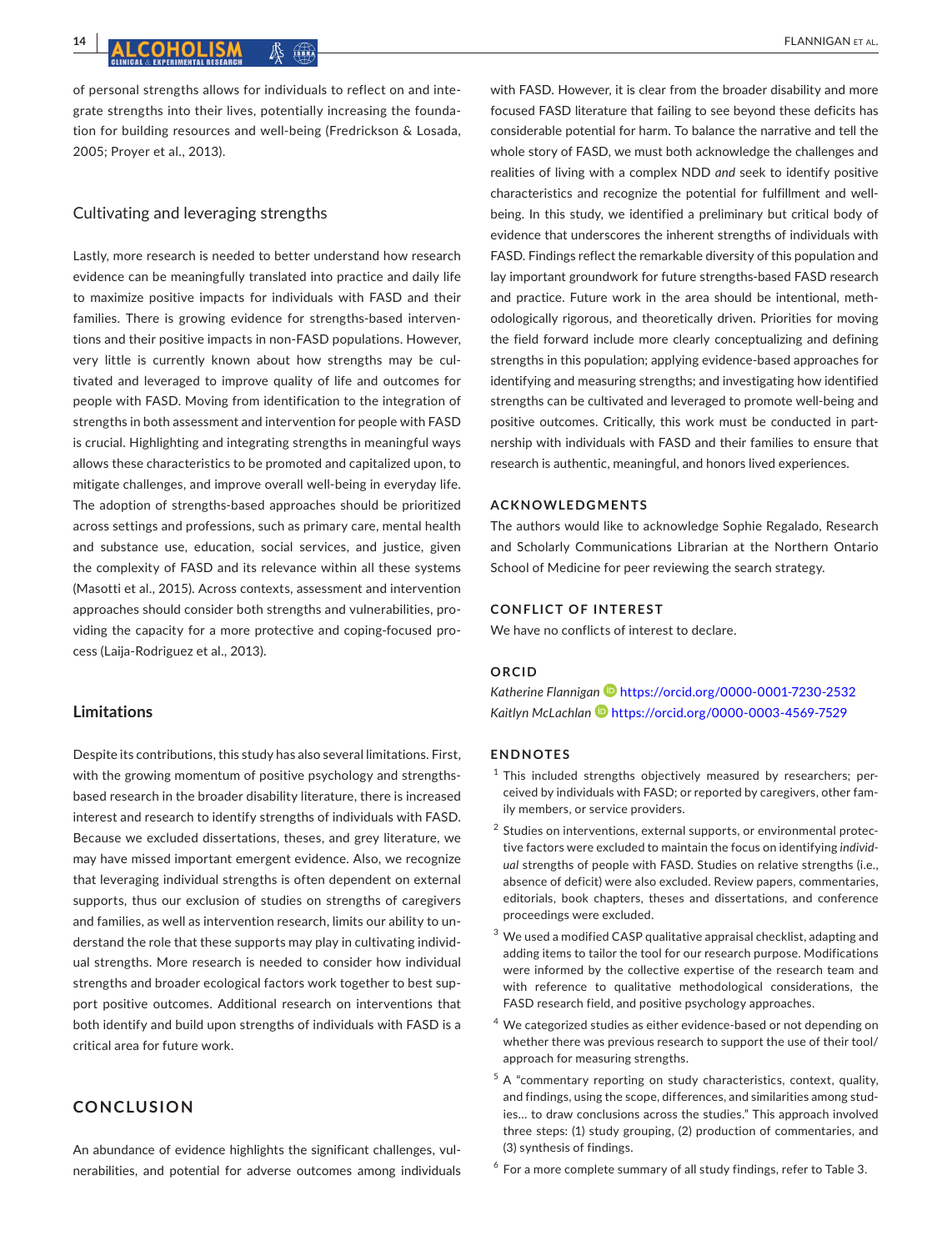#### **REFERENCES**

- Aspler, J., Zizzo, N., Di Pietro, N. & Racine, E. (2018) Stereotyping and stigmatising disability: a content analysis of Canadian print news media about fetal alcohol spectrum disorder. *Canadian Journal of Disability Studies*, 7, 89–121.
- Aspler, J., Zizzo, N., Bell, E., Di Pietro, N. & Racine, E. (2019) Stigmatisation, exaggeration, and contradiction: an analysis of scientific and clinical content in Canadian print media discourse about fetal alcohol spectrum disorder. *Canadian Journal of Bioethics*, 2, 23–35.
- Bell, E., Andrew, G., Di Pietro, N., Chudley, A.E., N. Reynolds, J. & Racine, E. (2015) It's a shame! Stigma against fetal alcohol spectrum disorder: examining the ethical implications for public health practices and policies. *Public Health Ethics*, 9, 65–77.
- Brenna, B., Burles, M., Holtslander, L. & Bocking, S. (2017) A school curriculum for fetal alcohol spectrum disorder: advice from a young adult with FASD. *International Journal of Inclusive Education*, 21, 218–229.
- Bronfenbrenner, U. (1979) *The ecology of human development: experiments by nature and design*. Cambridge, MA: Harvard University Press.
- Burles, M., Holtslander, L., Bocking, S. & Brenna, B. (2018) Strengths and challenges: a young adult pictures FASD through photovoice. *Review of Disability Studies*, 14, 1–20.
- Cargo, M. & Mercer, S.L. (2008) The value and challenges of participatory research: strengthening its practice. *Annual Review of Public Health*, 29, 325–350.
- Carter, E.W., Boehm, T.L., Biggs, E.E., Annandale, N.H., Taylor, C.E., Loock, A.K. et al. (2015) Known for my strengths: positive traits of transition-age youth with intellectual disability and/or autism. *Research and Practice for Persons with Severe Disabilities*, 40, 101–119.
- Choate, P. & Badry, D. (2019) Stigma as a dominant discourse in fetal alcohol spectrum disorder. *Advances in Dual Diagnosis*, 1–2, 36–52.
- Ciarrochi, J., Parker, P., Kashhdan, T.B., Heaven, P. & Barkus, E. (2015) Hope and emotional well-being: a six-year study to distinguish antecedents, correlates, and consequences. *The Journal of Positive Psychology*, 10, 520–532.
- Clark, M. & Adams, D. (2021) Resilience in autism and intellectual disability: a systematic review. *Review Journal of Autism and Developmental Disorders*, 1–15.
- Critical Appraisal Skills Programme. (2018) CASP qualitative studies checklist. [CASP website] Available at: [https://casp-uk.b-cdn.net/](https://casp-uk.b-cdn.net/wp-content/uploads/2018/03/CASP-Qualitative-Checklist-2018_fillable_form.pdf) [wp-content/uploads/2018/03/CASP-Qualitative-Checklist-2018\\_](https://casp-uk.b-cdn.net/wp-content/uploads/2018/03/CASP-Qualitative-Checklist-2018_fillable_form.pdf) [fillable\\_form.pdf](https://casp-uk.b-cdn.net/wp-content/uploads/2018/03/CASP-Qualitative-Checklist-2018_fillable_form.pdf) [Accessed 22 July 2021].
- Currie, B.A., Hoy, J., Legge, L., Temple, V.K. & Tahir, M. (2016) Adults with fetal alcohol spectrum disorder: factors associated with positive outcomes and contact with the criminal justice system. *Journal of Population Therapeutics and Clinical Pharmacology*, 23, 37–52.
- Domeij, H., Fahlstrom, G., Bertilsson, G., Hultcrantz, M., Munthe-Kass, H., Gordh, C.N. et al. (2018) Experiences of living with fetal alcohol spectrum disorders: a systematic review and synthesis of qualitative data. *Developmental Medicine and Child Neurology*, 60, 741–752.
- Dunn, D.S. & Burcaw, S. (2013) Disability identity: exploring narrative accounts of disability. *Rehabilitation Psychology*, 58, 148–157.
- Duquette, C. & Orders, S. (2013a) On fitting a triangle into a circle: a study on employment outcomes of adults with fetal alcohol spectrum disorder who attended postsecondary institutions. *The International Journal of Alcohol and Drug Research*, 2, 27–36.
- Duquette, C. & Orders, S. (2013b) Postsecondary educational experiences of adults with fetal alcohol spectrum disorder. *International Journal of Special Education*, 28, 68–81.
- Duquette, C. & Stodel, E.J. (2005) School experiences of students with fetal alcohol spectrum disorder. *Exceptionality Education Canada*, 15, 51–75.
- Duquette, C., Stodel, E.J., Fullarton, S. & Hagglund, K. (2006) Persistence in high school: experiences of adolescents and young adults with fetal alcohol spectrum disorder. *Journal of Intellectual Developmental Disability*, 31, 219–231.
- Duquette, C., Stodel, E.J., Fullarton, S. & Hagglund, K. (2007) Secondary school experiences of individuals with foetal alcohol spectrum disorder: perspectives of parents and their children. *International Journal of Inclusive Education*, 11, 571–591.
- Dweck, C. (2015) Growth mindset, revisited. *Education Weekly*, 35, 20–24. Available from: [https://portal.cornerstonesd.ca/group/](https://portal.cornerstonesd.ca/group/yyd5jtk/documents/carol dweck growth mindsets.pdf) [yyd5jtk/documents/carol%20dweck%20growth%20mindsets.pdf](https://portal.cornerstonesd.ca/group/yyd5jtk/documents/carol dweck growth mindsets.pdf)  [Accessed 23 July 2021].
- Elder, G. (1998) The life course as developmental theory. *Child Development*, 69, 1–12.
- Fredrickson, B.L. & Losada, M.F. (2005) Positive affect and the complex dynamics of human flourishing. *American Psychologist*, 60, 678–686.
- Garrison, L., Morley, S., Chambers, C.D. & Bakhireva, L.N. (2019) Forty years of assessing neurodevelopmental and behavioral effects of prenatal alcohol exposure in infants: what have we learned? *Alcoholism, Clinical and Experimental Research*, 43, 1632–1642.
- Grant, M.J. & Booth, A. (2009) A typology of reviews: an analysis of 14 review types and associated methodologies. *Health Information & Libraries Journal*, 26, 91–108. [https://doi.](https://doi.org/10.1111/j.1471-1842.2009.00848.x) [org/10.1111/j.1471-1842.2009.00848.x](https://doi.org/10.1111/j.1471-1842.2009.00848.x)
- Green, B.N., Johnson, C.D. & Adams, A. (2006) Writing narrative literature reviews for peer-reviewed journals: secrets of the trade. *Journal of Chiropractic Medicine*, 5, 101–117.
- Grove, R., Hoekstra, R.A., Wierda, M. & Begeer, S. (2018) Special interests and subjective wellbeing in autistic adults. *Autism Research*, 11, 766–775.
- Hamilton, S.L., Maslen, S., Best, D., Freeman, J., O'Donnell, M., Reibel, T. et al. (2020) Putting 'justice' in recovery capital: yarning about hopes and futures with young people in detention. *International Journal for Crime Justice and Social Democracy*, 9, 20–36.
- Hogan, A.J. (2019) Social and medical models of disability and mental health: evolution and renewal. *Canadian Medical Association Journal*, 191, E16–E18.
- Jagosh, J., Macaulay, A.C., Pluye, P., Salsberg, J., Bush, P.L., Henderson, J. et al. (2012) Uncovering the benefits of participatory research: implications of a realist review for health research and practice. *Milbank Quarterly*, 90, 311–346.
- Kapasi, A., Makela, M.L., Flannigan, K., Joly, V. & Pei, J. (2019) Understanding employment success in adults with fetal alcohol spectrum disorder. *Journal of Vocational Rehabilitation*, 51, 377–393.
- Kippin, N.R., Leitão, S., Watkins, R., Finlay-Jones, A., Condon, C., Marriot, R. et al. (2018) Language diversity, language disorder, and fetal alcohol spectrum disorder among youth sentenced to detention in Western Australia. *International Journal of Law and Psychiatry*, 61,  $40 - 49.$
- Knorr, L. & McIntyre, L.J. (2016) Resilience in the face of adversity: stories from adults with fetal alcohol spectrum disorders. *Exceptionality Education International*, 26, 53–75.
- Kully-Martens, K., Denys, K., Treit, S., Tamana, S. & Rasmussen, C. (2012) A review of social skills deficits in individuals with fetal alcohol spectrum disorders and prenatal alcohol exposure: profiles, mechanisms, and interventions. *Alcoholism, Clinical and Experimental Research*, 36, 568–576.
- Kyte, D. (2016) Toward a sustainable sense of self in teaching and teacher education: sustainable happiness and well-being through mindfulness. *McGill Journal of Education*, 51, 1143–1162.
- Laija-Rodriguez, W., Grites, K., Bouman, D., Pohlman, C. & Goldman, R.L. (2013) Leveraging Strengths Assessment and Intervention Model (LeStAIM): a theoretical strength-based assessment framework. *Contemporary School Psychology*, 17, 81–91.
- Lee, E.A.L., Black, M.H., Falkmer, M., Tan, T., Sheehy, L., Bölte, S. et al. (2020) "We can see a bright future": parents' perceptions of the outcomes of participating in a strengths-based program for adolescents with autism spectrum disorder. *Journal of Autism and Developmental Disorders*, 50, 3179–3194.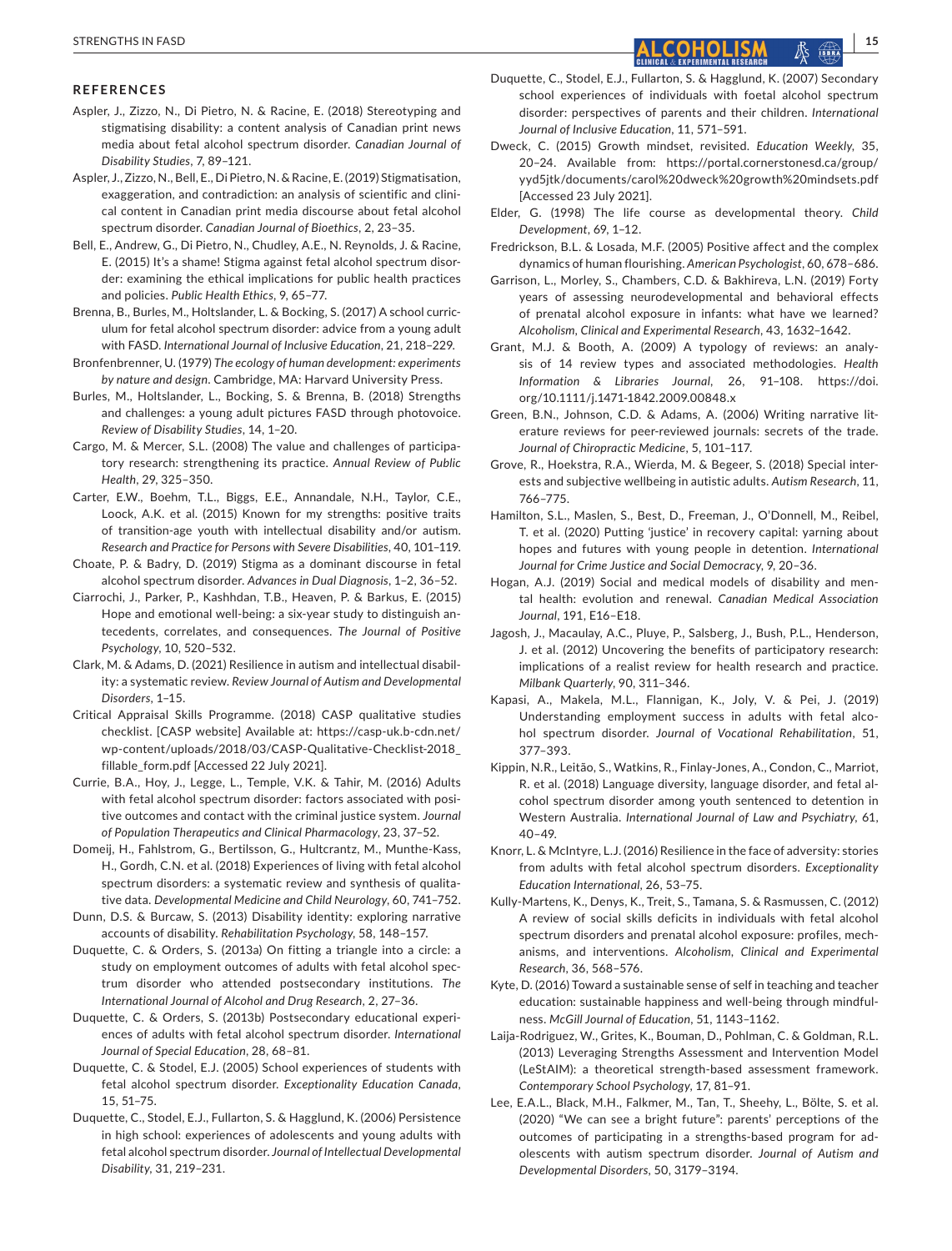# **16 <sup>|</sup>**  FLANNIGAN et al.

- Lucas, P.J., Baird, J., Arai, L., Law, C. & Roberts, H. (2007) Worked examples of alternative methods for the synthesis of qualitative and quantitative research in systematic reviews. *BMC Medical Research Methodology*, 7, 4.
- Macaskill, A. & Denovan, A. (2014) Assessing psychological health: the contribution of psychological strengths. *British Journal of Guidance & Counselling*, 42, 320–337.
- Mariasine, J., Pei, J., Poth, C.A., Henneveld, D. & Rasmussen, C. (2014) Adaptive functioning, social skills, mental health, and personal strengths among adolescents with prenatal alcohol exposure (PAE). *International Journal of Psychological Studies*, 6, 36–48.
- Marigold, D.C., Cavallo, J.V., Holmes, J.G. & Wood, J.V. (2014) You can't always give what you want: the challenge of providing social support to low self-esteem individuals. *Journal of Personality and Social Psychology*, 107, 56–80.
- Mattson, S.N., Bernes, G. A. & Doyle, L.R. (2019) Fetal alcohol spectrum disorders: A review of the neurobehavioral deficits associated with prenatal alcohol exposure. *Alcoholism: Clinical and Experimental Research*, 43, 1046–1062. <http://dx.doi.org/10.1111/acer.14040>
- Masotti, P., Longstaffe, S., Gammon, H., Isbister, J., Maxwell, B. & Hanlon-Dearman, A. (2015) Integrating care for individuals with FASD: results from a multi-stakeholder symposium. *BMC Health Services Research*, 15, 457.
- McLachlan, K., Flannigan, K., Temple, V., Unsworth, K. & Cook, J.L. (2020) Difficulties in daily living experienced by adolescents, transition-aged youth, and adults with fetal alcohol spectrum disorder. *Alcoholism, Clinical and Experimental Research*, 44, 1609–1624.
- Niemiec, R.M. (2020) Six functions of character strengths for thriving at times of adversity and opportunity: a theoretical perspective. *Applied Research in Quality of Life*, 15, 551–572.
- Niemiec, R.M., Shogren, K.A. & Wehmeyer, M.L. (2017) Character strengths and intellectual and developmental disability: a strengthsbased approach from positive psychology. *Education and Training in Developmental Disabilities*, 52, 13–25.
- Norburn, J.E.K., Bernard, S.L., Konrad, T.R., Woomert, A., DeFriese, G.H., Kalsbeek, W.D. et al. (1995) Self-care and assistance from others in coping with functional status limitations among a national sample of older adults. *The Journals of Gerontology Series B*, 50B, S101–S109.
- Olson, H.C. & Sparrow, J. (2021) A shift in perspective on secondary disabilities in fetal alcohol spectrum disorders. *Alcoholism, Clinical and Experimental Research*, 45, 916–921.
- Page, M.J., McKenzie, J.E., Bossuyt, P.M., Boutron, I., Hoffmann, T.C., Mulrow, C.D. et al. (2021) The PRISMA 2020 statement: an updated guideline for reporting systematic reviews. *BMJ*, 372, 1–9.
- Pei, J., Leung, W.S.W., Jampolsky, F. & Alsbury, B. (2016) Experiences in the Canadian criminal justice system for individuals with fetal alcohol spectrum disorders: double jeopardy? *Canadian Journal of Criminology and Criminal Justice*, 58, 56–86.
- Peterson, C. (2000) The future of optimism. *The American Psychologist*, 55, 44–45. <https://doi.org/10.1037//0003-066x.55.1.44>
- Peterson, C. & Seligman, M.E.P. (2004) *Character strengths and virtues: a handbook and classification*. New York: Oxford University Press.
- Petrenko, C.L. (2015) Positive behavioral interventions and family support for fetal alcohol spectrum disorders. *Current Developmental Disorders Reports*, 2, 199–209.
- Price, A., Cook, P.A., Norgate, S. & Mukherjee, R. (2017) Prenatal alcohol exposure and traumatic childhood experiences: a systematic review. *Neuroscience and Biobehavioral Reviews*, 80, 89–98.
- Proyer, R.T., Gander, F., Wellenzohn, S. & Ruch, W. (2013) What good are character strengths beyond subjective well-being? The contribution of the good character on self-reported health-oriented behavior, physical fitness, and the subjective health status. *The Journal of Positive Psychology*, 8, 222–232.
- Riosa, P.B., Chan, V., Maughan, A., Stables, V., Albaum, C. & Weiss, J.A. (2017) Remediating deficits or increasing strengths in

autism spectrum disorder research: a content analysis. *Advances in Neurodevelopmental Disorders*, 1, 113–121.

- Rogers, B.J., McLachlan, K. & Roesch, R. (2013) Resilience and enculturation: strengths among young offenders with fetal alcohol spectrum disorder. *First Peoples Child & Family Review*, 8, 62–80.
- Rutman, D. & Van Bibber, M. (2010) Parenting with fetal alcohol spectrum disorder. *International Journal of Mental Health and Addiction*, 8, 351–361.
- Sanders, J. & Buck, G.H. (2010) A long journey: biological and nonbiological parents' experiences raising children with FASD. *Journal of Population Therapeutics and Clinical Pharmacology*, 17, e308–e322.
- Seligman, M.E. & Csikszentmihalyi, M. (2000) Positive psychology. *American Psychologist*, 55, 5–14.
- Shochet, I.M., Saggers, B.R., Carrington, S.B., Orr, J.A., Wurfl, A.M. & Duncan, B.M. (2019) A strength-focused parenting intervention may be a valuable augmentation to a depression prevention focus for adolescents with autism. *Journal of Autism and Developmental Disorders*, 49, 2080–2100.
- Shogren, K.A., Luckasson, R. & Schalock, R.L. (2017a) An integrated approach to disability policy development, implementation, and evaluation. *Intellectual and Developmental Disabilities*, 55, 258–268.
- Shogren, K.A., Wehmeyer, M.L., Buchanan, C.L. & Lopez, S.J. (2006) The application of positive psychology and self-determination to research in intellectual disability: a content analysis of 30 years of literature. *Research and Practice for Persons with Severe Disabilities*, 31, 338–345.
- Shogren, K.A., Wehmeyer, M.L. & Burke, K.M. (2017b) Self-determination. In: Shogren, K.A., Wehmeyer, M.L. & Singh, N.N. (Eds.) *Handbook of positive psychology in intellectual and developmental disabilities: translating research into practice*. New York City, NY: Springer International Publishing, pp. 49–64.
- Skorka, K., McBryde, C., Copley, J., Meredith, P.J. & Reid, N. (2020) Experiences of children with fetal alcohol spectrum disorder and their families: a critical review. *Alcoholism, Clinical and Experimental Research*, 44, 1175–1188.
- Stade, B., Beyene, J., Buller, K., Ross, S., Patterson, K., Stevens, B. et al. (2011) Feeling different: the experience of living with fetal alcohol spectrum disorder. *Journal of Population Therapeutics and Clinical Pharmacology*, 18, e475–e485.
- Streissguth, A.P., Bookstein, F.L., Barr, H.M., Sampson, P.D., O'Malley, K. & Young, J.K. (2004) Risk factors for adverse life outcomes in fetal alcohol syndrome and fetal alcohol effects. *Journal of Developmental and Behavioral Pediatrics*, 25, 228–238.
- Tedeschi, R.G. & Kilmer, R.P. (2005) Assessing strengths, resilience, and growth to guide clinical interventions. *Professional Psychology: Research and Practice*, 36, 230–237.
- Thieme, A., Wallace, J., Johnson, P., McCarthy, J., Lindley, S., Wright, P. et al. (2013) Design to promote mindfulness practice and sense of self for vulnerable women in secure hospital services. In *Proceedings of the SIGCHI Conference on Human Factors in Computing Systems. Association for Computing Machinery*, pp. 2647–2656.
- Timler, G.R. & Olswang, L.B. (2001) Variable structure/variable performance: parent and teacher perspectives on a school-age child with FAS. *Journal of Positive Behavior Interventions*, 3, 48–56.
- Van De Ven, L., Post, M., De Witte, L. & Van Den Heuvel, W. (2008) Strategies for autonomy used by people with cervical spinal cord injury: a qualitative study. *Disability and Rehabilitation*, 30, 249–260.
- Wehmeyer, M.L. (2014) A clinical approach for the new disability paradigm. *PsycCritiques*, 59.
- Wehmeyer, M.L. (2020) The importance of self-determination to the quality of life of people with intellectual disability: a perspective. *International Journal of Environmental Research and Public Health*, 17, 7121.
- Wehmeyer, M.L. & Shogren, K.A. (2014) Disability and positive psychology. In *Perspectives on the intersection of multiculturalism and positive psychology*. Dordrecht: Springer, pp. 175–188.